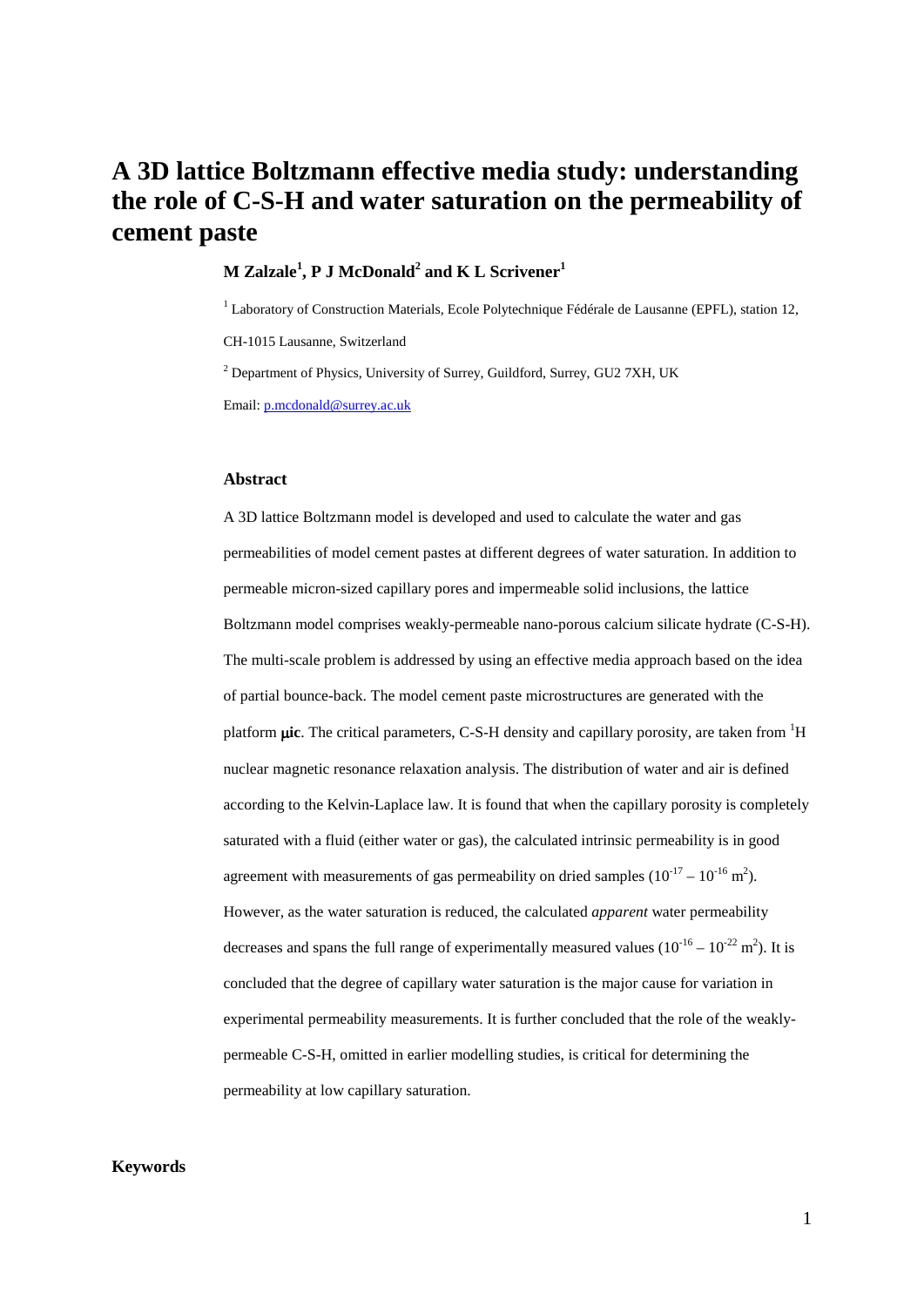Permeability; Cement; Lattice Boltzmann; Effective Media; Partial Bounce-back; Darcy-Brinkman;

# **PACS numbers**

-

| $47.56+r$ | Flows through porous media |  |  |  |
|-----------|----------------------------|--|--|--|
| 91.60.Np  | Permeability and porosity  |  |  |  |

# **1. Introduction**

Concrete is the most widely used construction material on Earth with an estimated production of over one cubic meter per person per year  $[1]$ . Although it is a material with low specific CO<sub>2</sub> emissions, the huge volumes mean that concrete is responsible for some 5 to 8% of global  $CO<sub>2</sub>$ emissions [\[2\]](#page-22-1). It is consequently of great environmental and economic interest to design new concretes with improved and predictable resistance to degradation. Cement paste is the continuous porous matrix that binds aggregates (sand and stones) to form concrete. It constitutes around 30% of concrete volume and has a critical role in determining its porosity and permeability. Since water ingress or egress is implicated in almost every form of concrete deterioration, including corrosion of steel reinforcement and freeze-thaw attack, porosity and permeability measurements are often used as indicators of durability.

Porosity is the fraction of a material that is not solid. In cement pastes, pores sizes range from nanometre spaces within the calcium silicate hydrate (C-S-H) to micron-sized capillary pores. Depending on the internal relative humidity, pores may be filled with water or air. According to the Kelvin-Laplace law, as the relative humidity decreases during drying, large pores will empty before small pores.

The intrinsic permeability  $\kappa$ , which may be expressed in units of m<sup>2</sup>, characterises the medium from the perspective of pressure-induced fluid flow through the fully saturated porosity. Theoretically, it is a property of the medium and is independent of the penetrating fluid<sup>[3](#page-1-0)</sup> and

<span id="page-1-0"></span><sup>&</sup>lt;sup>3</sup> The non-intrinsic permeability, also called hydraulic conductivity, is fluid dependent and is expressed in m/s. The ratio of intrinsic permeability to hydraulic conductivity is given by  $\mu/\rho g$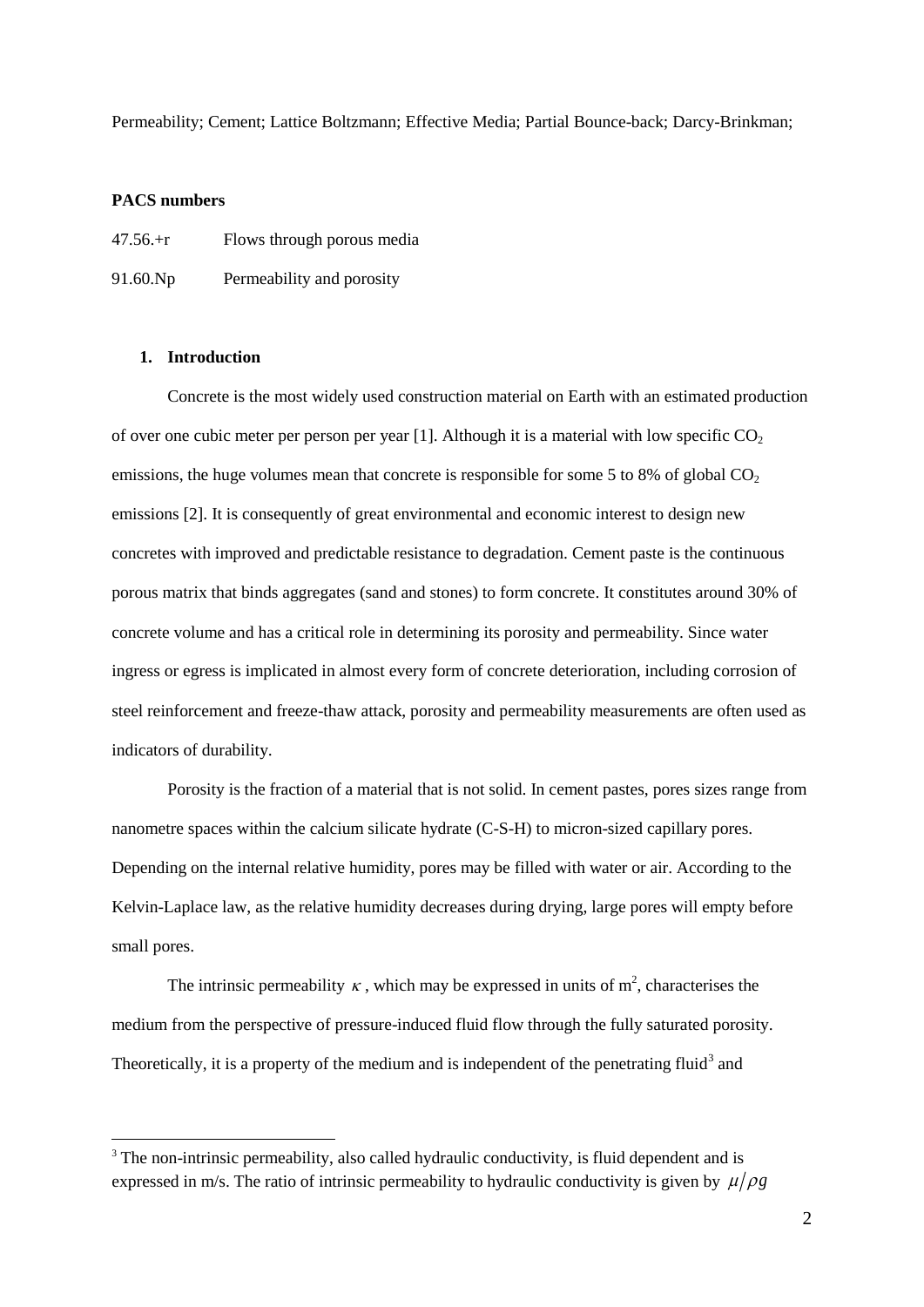applied pressure. It is defined in terms of macroscopic observables through Darcy's law [\[3\]](#page-22-2) as:

$$
\kappa = \frac{L}{A} \frac{J\mu}{\Delta P} \tag{1}
$$

where *L* and *A* are the length and cross sectional area of a test sample through which a fluid flow *J* is driven by an external pressure difference  $\Delta P$ . The dynamic fluid viscosity  $\mu$  is the product of the density  $\rho$  and the kinematic viscosity  $\nu$ .

The intrinsic permeability of cement paste is challenging to measure with water as it is very difficult to force a measurable liquid flow through the paste. Measurement of gas permeability is easier, but requires prior drying of the sample to a well-defined state of saturation, which may take more than one year. Hence, indirect experimental methods such as beam-bending [\[4\]](#page-22-3) have also been employed. The intrinsic permeability values reported in literature vary widely from circa  $10^{-22}$  to  $10^{-16}$  $m<sup>2</sup>$  as shown in table I for cement pastes with water-to-cement ( $w/c$ ) ratios by mass ranging from 0.35 to 0.47. Contrary to expectations, the measured values reported suggest that the intrinsic permeability of cement paste is strongly dependent on the penetrating fluid. Measurements with oxygen as the penetrating fluid are 3 – 5 orders of magnitude greater than typical values obtained using water. A similar discrepancy is widely observed for other cement-based materials [\[5,](#page-23-0) [6\]](#page-23-1). Moreover, for the same fluid – water – the permeability measurements span  $2 - 3$  orders of magnitude. Even for nominally similar materials with comparable cement composition, *w/c* ratio and hydration age, the measured permeability values differ by a factor of 4 [\[7\]](#page-23-2).

**Table I: Experimental permeability measurements for mature cement paste with water-tocement mass ratios (***w/c***) ranging from 0.35 to 0.47.**

|                                   | Method                           | Fluid | Conditioning                                                                                  | w/c  | Age<br>(days) | Intrinsic<br>permeability<br>(m <sup>2</sup> ) |
|-----------------------------------|----------------------------------|-------|-----------------------------------------------------------------------------------------------|------|---------------|------------------------------------------------|
| Nyame $\&$<br>Illston 1981<br>[8] | Standard<br>permeability<br>cell | Water | Cured underwater (no<br>information provided<br>about the delay before<br>placing underwater) | 0.47 | 600           | $5 \times 10^{-22}$                            |
| Banthia and<br>Mindess            | Tri-axial<br>permeability        | Water | Sealed for 24h then                                                                           | 0.35 | 28            | $8.9 \times 10^{-20}$                          |

where  $\rho$  is the fluid density, and *g* is the acceleration due to gravity. For water at 20 $^{\circ}$  C,  $\mu/\rho g \approx 10^{-7}$  m.s.

-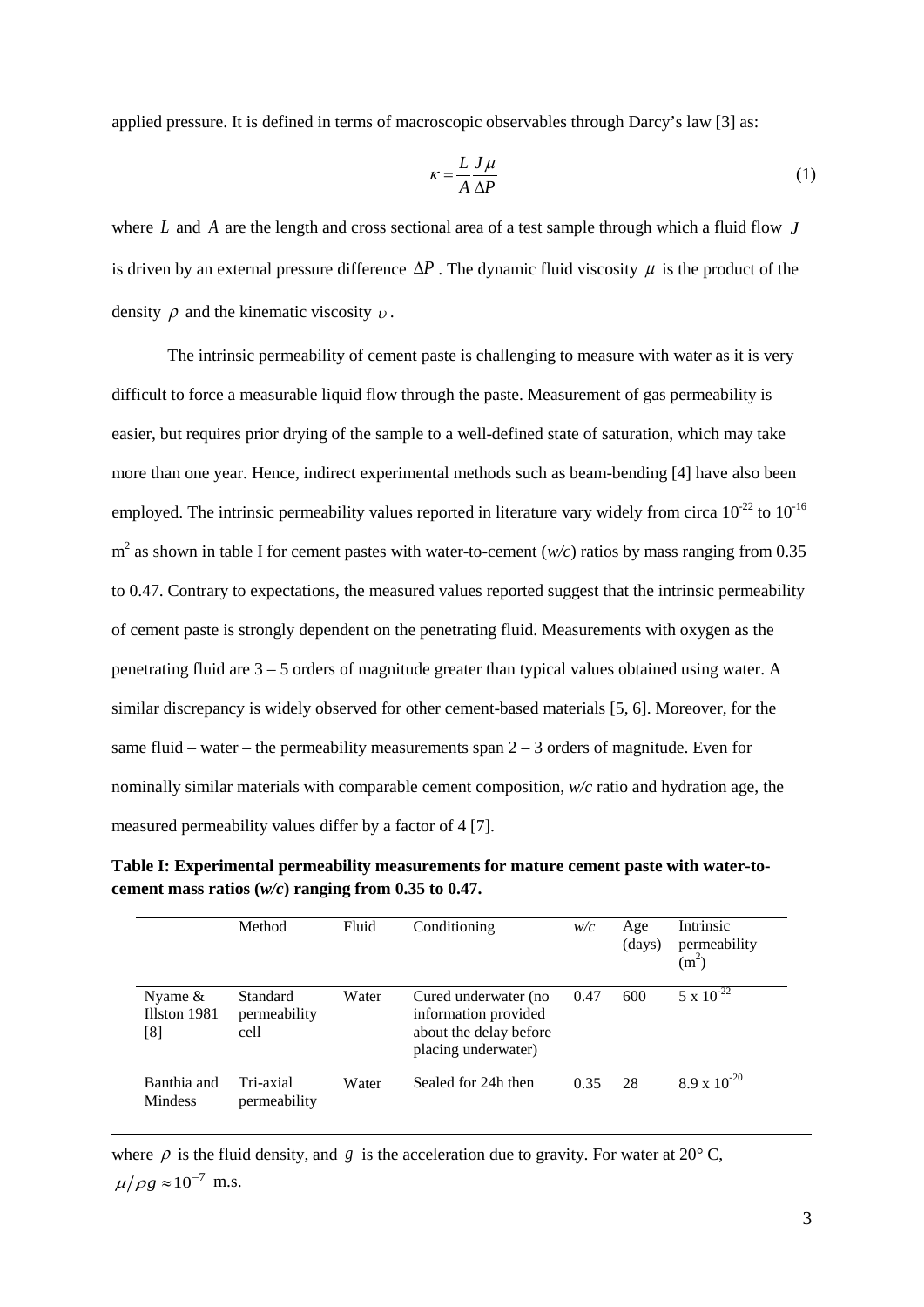| 548<br>Sealed and moist<br>0.4<br>Ai et al.<br>Thermo-<br>Water<br>2001 [10]<br>cured for 24h then<br>permeametry<br>cured underwater<br>14<br>0.4<br>Vichit-<br>Water<br>Sealed for 48h then<br>Beam- | $10^{-22}$<br>$5 \times 10^{-22} - 10^{-21}$ |
|--------------------------------------------------------------------------------------------------------------------------------------------------------------------------------------------------------|----------------------------------------------|
|                                                                                                                                                                                                        |                                              |
| cured underwater<br>Vadakan &<br>bending<br>Scherer<br>2002 [4, 7]                                                                                                                                     |                                              |
| 3<br>0.45<br>Vichit-<br>Water<br>Sealed for 18h then<br>Beam-<br>cured underwater<br>Vadakan &<br>bending<br>Scherer<br>2003 [11]                                                                      | 6 x $10^{-22}$                               |
| 28<br>Ye 2005<br>Sealed. Vacuum<br>0.4<br>Three parallel<br>Water<br>permeability<br>saturated with water<br>$[12]$<br>cells<br>for 4-8h prior to<br>measurement                                       | $9 \times 10^{-21}$                          |
| Sealed for 12-18h then<br>Grasley $\&$<br>Dynamic<br>14<br>0.4<br>Water<br>Scherer<br>pressurization<br>cured underwater<br>2007 [7]                                                                   | $2 \times 10^{-21}$                          |
| 90<br>Standard<br>0.45<br>Wong et al.<br>Sealed. Dried prior to<br>Oxygen<br>2009 [13]<br>permeability<br>measurement<br>cell                                                                          | $6.5 \times 10^{-17}$                        |

Several hypotheses have been advanced to try and explain the broad range of measured permeability values in cement-based materials including: gas slippage on the surface of the pores [\[5\]](#page-23-0); microcracks induced by sample drying prior to gas permeability measurements [\[13\]](#page-23-8); delayed cement hydration [\[6,](#page-23-1) [14\]](#page-23-9); swelling of cement hydrates in contact with water [\[14\]](#page-23-9) and dissolution and migration of fine elements [\[6,](#page-23-1) [9,](#page-23-4) [14,](#page-23-9) [15\]](#page-23-10). However, careful examination shows that none of these is sufficient to explain fully the wide variation of results. A more plausible hypothesis is variation in the degree of water saturation, defined as the fraction of the porosity that is filled with water [\[14,](#page-23-9) [16-18\]](#page-23-11). In particular, Abbas *et al.* [\[16\]](#page-23-11), Baroghel-Bouny *et al.*, [\[18\]](#page-24-0) and Wong *et al.* [\[17\]](#page-23-12) showed a strong dependency of the intrinsic gas permeability on the degree of water saturation for concretes, mortars and other cement-based materials. However, we are not aware of any similar studies on cement paste using water as the permeating fluid. Although experimentalists try to ensure water saturation before measuring water permeability, total saturation is very difficult to establish and maintain. Careful analysis of the procedures leading to the results reported in table I, for reasons outlined in the next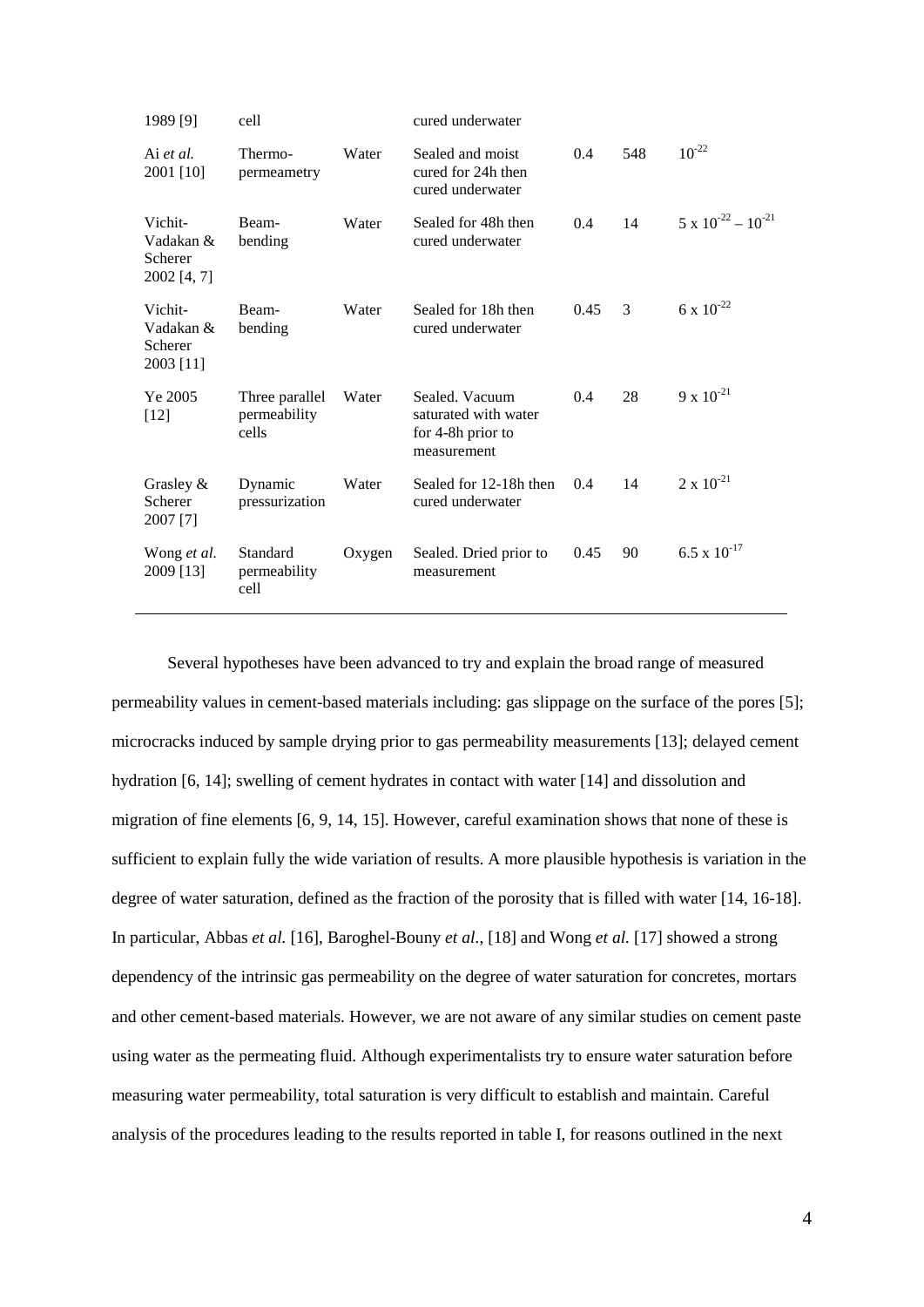section, leads us to believe that none of the measurements of water permeability to date has actually been carried out on a fully saturated material.

Hence, in this paper, we seek to demonstrate the effect of partial water saturation on the *apparent* intrinsic permeability of cement paste. Due to the inherent difficulties of sample preparation and / or experimental method, we choose to do this by modelling fluid flow through cement paste model microstructures. Lattice Boltzmann methods are chosen because they deal implicitly with arbitrarily shaped geometries and because the algorithms are highly amenable to parallelization.

This is not the first time that lattice Boltzmann methods have been applied to calculate the permeability of cement paste: Garboczi and Bentz [\[19\]](#page-24-1), Zalzale and McDonald [\[20\]](#page-24-2) and Zhang *et al.* [\[21\]](#page-24-3) have made earlier studies. In general they find that for a mature cement paste with a water-tocement ratio of 0.4, the intrinsic permeability is of the order of  $10^{-18}$  m<sup>2</sup>, several orders of magnitude larger than the lowest water permeability measurement and closer to the gas result. However, these previous models have significant limitations. First, previous simulations [\[19-21\]](#page-24-1) only addressed fully saturated porosity and cannot be compared to water based experiments with saturation less than 100%. Second, as the cement powder reacts with water, the micron-sized capillary porosity fills with nano-porous hydration products, principally C-S-H. As the reaction proceeds, the water-filled capillary porosity depercolates and the nano-porosity of the C-S-H becomes crucial to maintain the percolation of the water-filled pore network. Previous simulations only addressed the capillary porosity and ignored the nano-scale porosity. Treating the C-S-H phase as impermeable solid with no inherent porosity makes the percolation of the pore network, and thus the permeability, critically dependent on the fineness of the resolution of the microstructures [\[19,](#page-24-1) [20\]](#page-24-2). These factors lead to an overestimation of the permeability at large porosity and cause it to fall catastrophically to zero below the percolation threshold of the capillary porosity. We also note that in previous work, the simulation results were compared to a limited set of experimental measurements and did not discuss the conditioning of the samples or the large scatter as shown in Table I.

Due to the limitation of computing resources, it is impossible to describe structures with features ranging over 3 – 4 orders of magnitude in size within a conventional discrete LB

5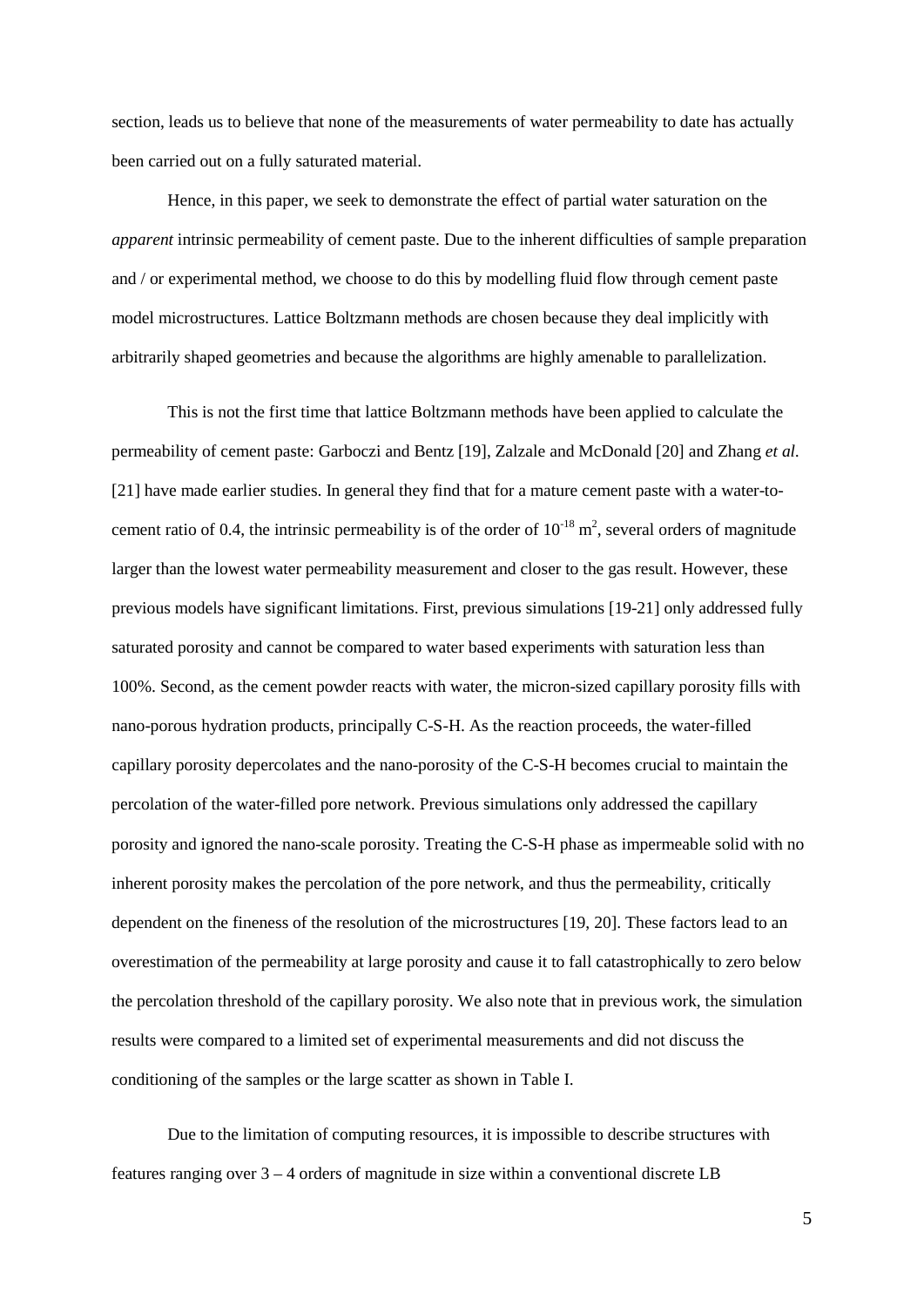implementation. To overcome this difficulty, we adopt LB effective media methods based on the ideas of partial bounce-back [\[22-24\]](#page-24-4) to describe the C-S-H phase. Hence, each numerical node represents a permeable capillary pore, or an element of weakly-permeable nano-porous C-S-H, or an impermeable solid inclusion such as unhydrated cement. Effective media approaches are preferred to multi-scale grids and memory-efficient implementations because they do not require a detailed knowledge of the structure of the nano-porous C-S-H that is still an area of active debate [\[25-27\]](#page-24-5).

In summary, the novelty of this work is:

- The inclusion of the C-S-H nano-porosity in simulations of cement paste permeability. This allows us to maintain the percolation of the pore network at computationally accessible, moderate resolutions. Consequently, we can calculate a permeability even when the network of capillary pores is depercolated. Furthermore, the inclusion of the C-S-H as an effective medium with a prescribed permeability allows us to quantify the effect of the permeability of the C-S-H on the permeability of the cement paste.
- The calculation of the *apparent* intrinsic permeability of cement paste at partial water saturation including a study of the differences attributable to liquid or gas measurements.
- A comparison of numerical results with a large set of experimental permeability measurements and a plausible explanation of the effect of sample preparation on measured permeability.

We believe that this is the first time that LB partial bounce-back methods have been applied to a *complex* 3D microstructure. We show that as the water saturation is reduced, the calculated *apparent* intrinsic permeability spans the full range of experimentally measured values  $(10^{-16}$  to  $10^{-22}$  $m<sup>2</sup>$ ). We argue that the results go a long way to explaining the very wide range of experimental data in literature as well as a considerable part of the difference between intrinsic permeability as measured with water and gas.

### **2. Cement paste: porosity and saturation**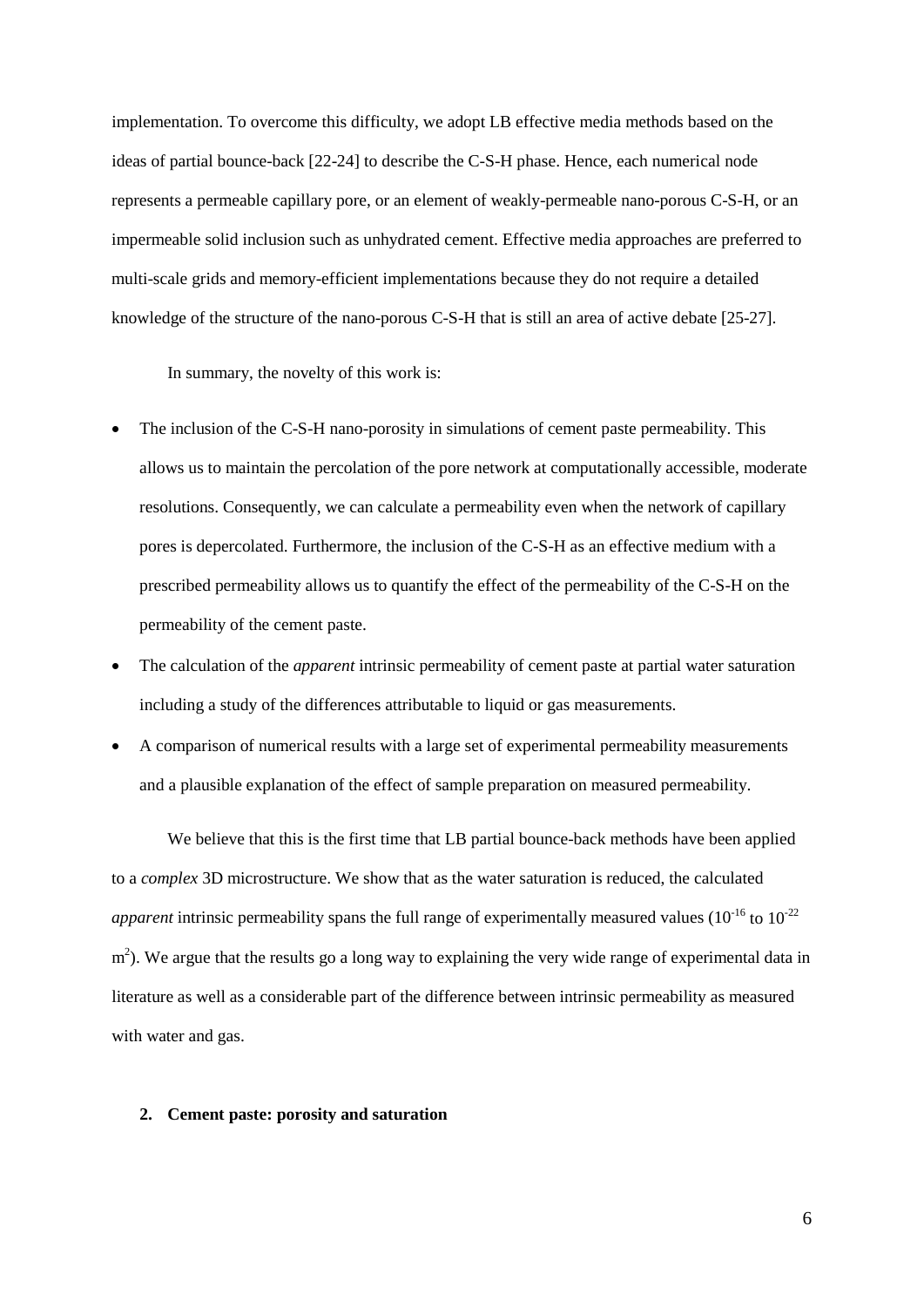Cement paste is made by mixing anhydrous cement powder with water. The chemical reactions between the anhydrous cement and water lead to the formation of hydrates, which fill the original space to produce a porous solid. The main hydrate phase, calcium silicate hydrate (C-S-H), is a nano-porous material comprising inter-layer spaces ( $\approx 1$  nm) and gel pores (3 – 5 nm) [\[27\]](#page-24-6). The space not filled by hydrates is referred to as *capillary porosity*. The absolute volume of the solid plus liquid part of the cement paste decreases with time because the volume of the hydrates is smaller than the combined volumes of the reactants (anhydrous cement and water). This is called chemical shrinkage. Initially this decrease is accommodated by overall changes in the volume of the paste. However, from initial setting, the paste starts to resist deformation which causes the formation of micron-sized voids within the capillary porosity. Without an external source of liquid water, these pores remain empty. Unreacted water occupies other capillary pores with sizes ranging up to a few microns [\[27\]](#page-24-6). The total capillary porosity is of the order of  $7 - 11\%$  in a typical well reacted paste. One therefore expects the capillary porosity to be percolated. However, as little as one tenth of this volume may actually be water-filled, as demonstrated in recent quantitative nuclear magnetic resonance (NMR) experiments [\[27\]](#page-24-6). Hence, the *water-filled* porosity may not be percolated.

The differences in water saturation of the capillary porosity primarily originate from the conditioning of the samples after mixing. In systems which are cured sealed, the chemical shrinkage voids are necessarily devoid of liquid water. In underwater cured systems, it is often considered that water is drawn into the voids as they form. However, this very much depends on the size of the sample and the delay in exposing the paste to additional water. Water cannot permeate across more than millimetre-sized samples on the timescale of the curing due to the rapidly decreasing permeability of the paste. Hence for large samples, such as might be used for permeability tests, and / or for water exposure delays of more than a few hours, a significant fraction of the chemical shrinkage porosity can remain devoid of water. This is confirmed by recent NMR experiments, which have shown that it is difficult, if not impossible, to subsequently saturate more than about half of the voidage even using vacuum saturation on small samples [\[28\]](#page-24-7).

#### **3. Lattice Boltzmann methods**

7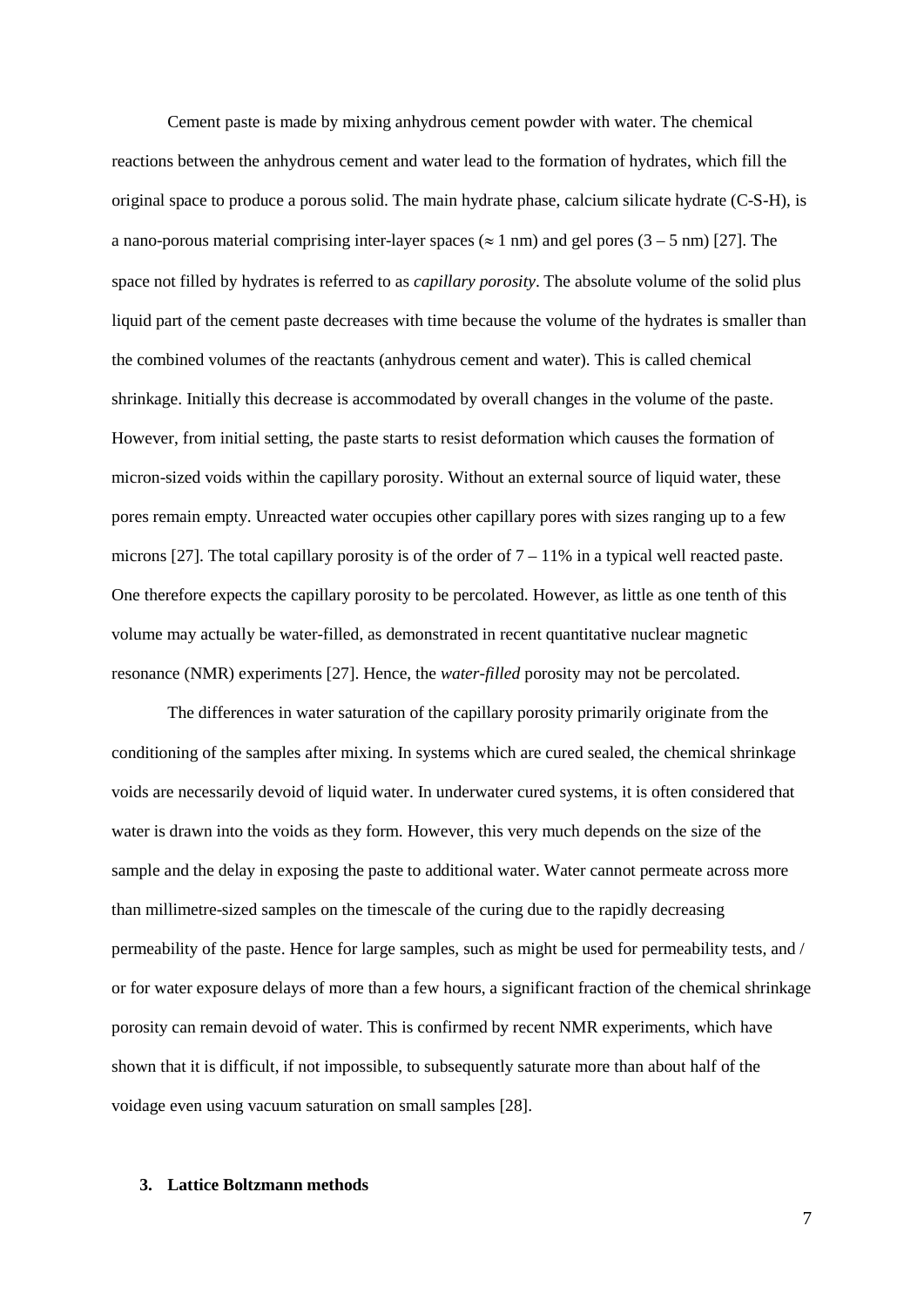#### *3.1 The standard lattice Boltzmann method*

In lattice Boltzmann methods, at each node of a discrete lattice mesh, the fluid is represented by a density distribution of *Q* fluid elements each with a defined lattice velocity performing consecutive propagation and collision steps. The standard LB method is encapsulated in:

$$
f_i\big(\boldsymbol{r}+\boldsymbol{e}_i\Delta t, t+\Delta t\big)-f_i\big(\boldsymbol{r}, t\big)=\Delta t\sum_{j=1}^{\mathcal{Q}}S_{ij}\Big(f_j\big(\boldsymbol{r}, t\big)-f_j^{eq}\big(\boldsymbol{r}, t\big)\Big). \hspace{1.5cm} (2)
$$

Here *r* is a lattice node,  $e_i$  are the allowed velocities of the fluid elements with  $i = 1...Q$ , and  $\Delta t$  is the lattice time step. The functions  $f_i$  represent the density of fluid moving at position  $r$  and time  $t$ with velocity  $e_i$ . The term on the right hand side of equation (2) is the collision operator in which  $S_{ij}$ is the collision matrix that serves to relax the fluid towards an equilibrium distribution  $f_j^{eq}(r,t)$  that encapsulates the physics of the problem. The macroscopic density  $\rho(\mathbf{r},t)$  and momentum  $\rho(\mathbf{r},t)\mathbf{u}(\mathbf{r},t)$  are calculated from the distribution functions as:

$$
\rho(r,t) = \sum_{i=1}^{Q} f_i(r,t),\tag{3}
$$

$$
\rho(\mathbf{r},t)\mathbf{u}(\mathbf{r},t) = \sum_{i=1}^{Q} f_i(\mathbf{r},t)\mathbf{e}_i.
$$
\n(4)

To recover the incompressible Navier-Stokes equation for fluid motion, the equilibrium distribution functions are [\[29\]](#page-24-8):

$$
f_i^{eq}(\boldsymbol{r},t) = \omega_i \rho \left( 1 + \frac{\boldsymbol{u}^* \boldsymbol{\cdot} \boldsymbol{e}_i}{c_s^2} + \frac{(\boldsymbol{u}^* \boldsymbol{\cdot} \boldsymbol{e}_i)^2}{2c_s^4} - \frac{\boldsymbol{u}^* \boldsymbol{\cdot} \boldsymbol{u}^*}{2c_s^2} \right)
$$
(5)

where the constants  $\omega_i$  are lattice weights specific to the chosen lattice,  $\mathbf{u}^*$  is the equilibrium microscopic velocity equal to the macroscopic velocity *u* in absence of external forcing,  $c_s = c/\sqrt{3}$ is the lattice speed of sound with  $c = \frac{\Delta x}{\Delta t}$  the lattice speed and  $\Delta x$  the lattice spacing.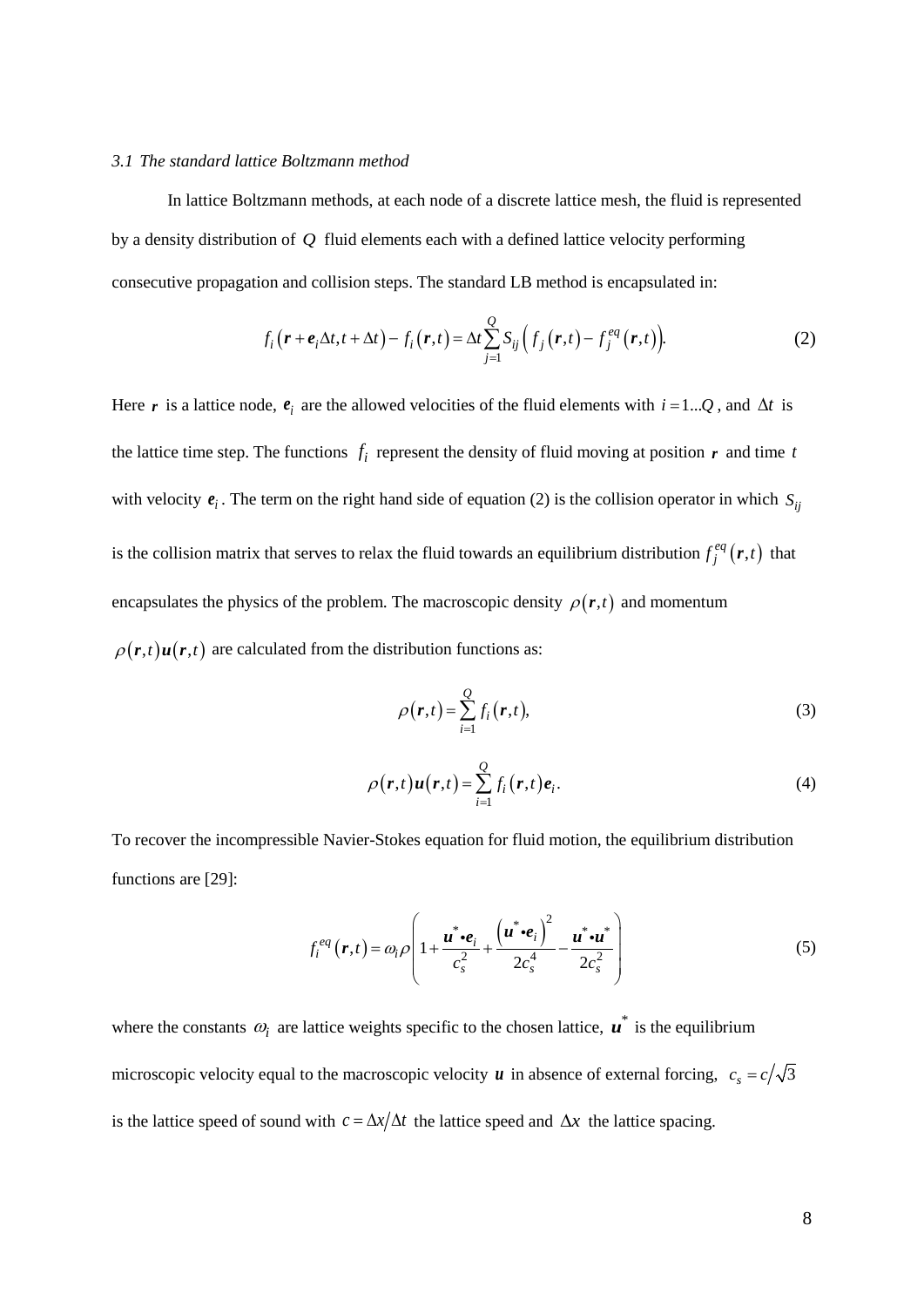The collision matrix can be simplified by using a single-relaxation-time collision operator [\[29\]](#page-24-8)

 $S_{ij} = -\frac{1}{\tau} \delta_{ij}$  where the relaxation time  $\tau$  is related to the kinematic fluid viscosity  $\nu$  through

 $v = c_s^2 (\tau - \Delta t/2)$  and  $\delta_{ij} = \begin{cases} 0 \text{ if } \\ 1 \text{ if } i \end{cases}$  $\int u^{ij}$  | 1 if  $i \neq j$  $\delta_{ij} = \begin{cases} 0 \text{ if } i \neq j \\ 1 \text{ if } i = j \end{cases}$  $\begin{cases} 0 & \text{if } i \neq j \\ 1 & \text{if } i = j \end{cases}$  is the Kronecker delta. Setting  $\Delta x = \Delta t = \tau = 1$ , equation (2)

reduces to:

$$
f_i\big(\mathbf{r}+\mathbf{e}_i,t+1\big)=f_i^{eq}\big(\mathbf{r},t\big)=\omega_i\rho\bigg(1+3\mathbf{u}^*\cdot\mathbf{e}_i+\frac{9}{2}\big(\mathbf{u}^*\cdot\mathbf{e}_i\big)^2-\frac{3}{2}\mathbf{u}^*\cdot\mathbf{u}^*\bigg). \hspace{1cm} (6)
$$

One of the major advantages of LB methods is the ability to handle highly irregular boundaries by means of simple arithmetical operations. At fluid-solid interfaces, the no-slip boundary condition [\[30\]](#page-25-0) is often approximated with the bounce-back condition: if a fluid element hits a solid boundary following the propagation step, its momentum is reversed so that:

$$
f_i\big(\mathbf{r} + \mathbf{e}_i, t + 1\big) = f_{\tilde{i}}\big(\mathbf{r}, t\big) \tag{7}
$$

where  $\tilde{i}$  is the direction opposite to  $i : e_i = -e_{\tilde{i}}$ .

#### *3.2 Lattice Boltzmann methods with effective media*

In effective media approaches, the multi-scale problem is addressed by assigning effective macro-scale properties (*i.e.* permeability) to appropriate numerical nodes. These approaches are capable of extending the use of standard numerical methods to include larger media or media with partly unknown geometry. There are two classes of lattice Boltzmann solvers that incorporate effective media: force-adjusted and partial bounce-back.

The force-adjusted method has its origins in the work of Spaid and Phelan [\[31\]](#page-25-1) and was further developed by Freed [\[32\]](#page-25-2) and Martys [\[33\]](#page-25-3). The principle of the method is to adjust the velocity term in the LB equilibrium functions in order to reduce the magnitude of the momentum. By doing so, the Stokes equation is used to model the flow in open regions, and the Brinkman equation is used to model the flow through porous structures by treating them as an effective medium of prescribed permeability. This method was applied to study the effect of sand grain permeability on the bulk permeability of Fontainebleau sandstone in three dimensions by Martys and Hagedorn [\[34\]](#page-25-4). The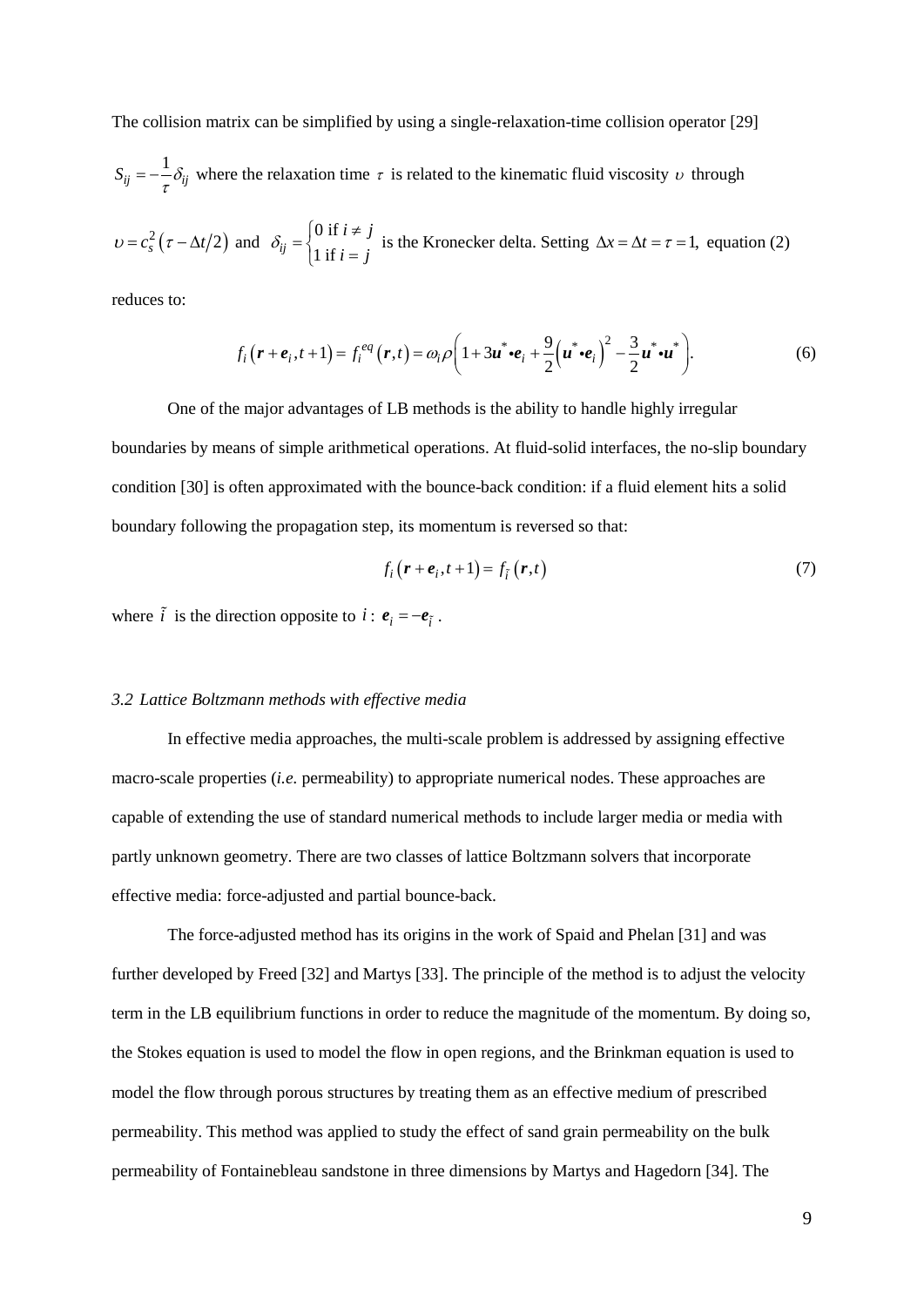primary limitation is an inability to model systems with very low permeability, less than order of  $10^{-13}$ m<sup>2</sup> [\[34\]](#page-25-4). The method was therefore judged not suitable for cement paste for which  $\kappa_{C-S-H} \approx 10^{-22}$  m<sup>2</sup>.

The partial bounce-back method was proposed by Dardis and McCloskey [\[22,](#page-24-4) [35\]](#page-25-5) based on earlier work on lattice gases by Balasubramanian *et al.* [\[36\]](#page-25-6) and Gao and Sharma [\[37\]](#page-25-7). In this method, the fluid collision and bounce-back rules are combined to reflect local material properties (Figure 1). Variations of this method have been developed by Thorne and Sukop [\[23,](#page-24-9) [38\]](#page-25-8) and Walsh *et al.* [\[24\]](#page-24-10). Walsh *et al.* showed that the three algorithms [\[22-24\]](#page-24-4) produce equivalent results although their own has significant advantages in terms of mass conservation in heterogeneous media and suitability for parallel computing.

To control the partial bounce-back step, an effective media parameter  $\sigma(r)$  is introduced<sup>[4](#page-9-0)</sup>

[\[24\]](#page-24-10):

<u>.</u>



$$
f_i\big(\mathbf{r}+\mathbf{e}_i,t+1\big) = \big(1-\sigma(\mathbf{r})\big)f_i^{eq}\big(\mathbf{r},t\big) + \sigma(\mathbf{r})f_{\tilde{i}}\big(\mathbf{r},t\big). \tag{8}
$$

**Figure 1. A 1D schematic showing one distribution function for (a) propagation between fluid nodes, (b) full bounce-back at a fluid-solid interface, (c) propagation and partial bounce-back between a fluid and a weakly-permeable node and (d) propagation and partial bounce-back between two weakly-permeable nodes. Pores are shown in white, solids in black and weakly-**

<span id="page-9-0"></span><sup>&</sup>lt;sup>4</sup> The "effective media parameter"  $\sigma$  is equivalent to the "density of solid scatterers" or "solid fraction" previously used by other authors. We prefer the term "effective media parameter" to avoid unnecessary confusion with the inherent porosity.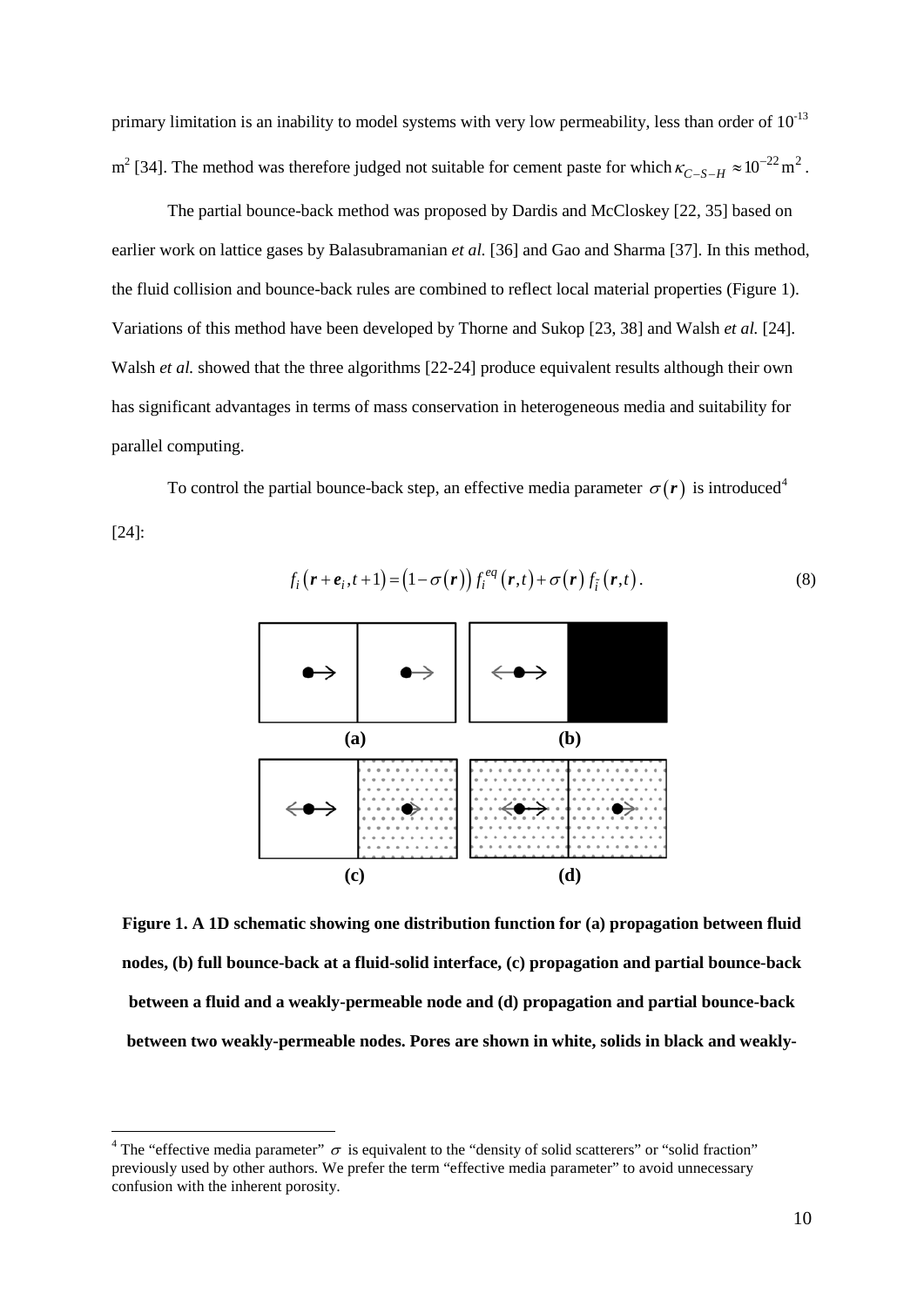# **permeable solids in dotted grey. Black arrows stand for the distribution function at time** *t* **and grey arrows for the distribution function at time** *t***+1.**

The microscopic and macroscopic density and momentum are given by:

$$
\rho^*(\mathbf{r},t) = \sum_{i=1}^{Q} f_i(\mathbf{r},t)
$$
\n(9)

$$
\rho(\mathbf{r},t) = (1 - \sigma(\mathbf{r})) \sum_{i=1}^{Q} f_i(\mathbf{r},t)
$$
\n(10)

$$
\rho^*(\mathbf{r},t)\mathbf{u}^*(\mathbf{r},t) = \sum_{i=1}^{\mathcal{Q}} f_i(\mathbf{r},t)\mathbf{e}_i
$$
\n(11)

$$
\rho(\mathbf{r},t)\mathbf{u}(\mathbf{r},t) = (1 - \sigma(\mathbf{r}))\sum_{i=1}^{Q} f_i(\mathbf{r},t)\mathbf{e}_i
$$
\n(12)

where the asterix signifies a microscopic variable used for the calculation of the equilibrium functions. Equation (8) recovers eq. (6) in the case of  $\sigma(\mathbf{r}) = 0$  and eq. (7) in the case of  $\sigma(\mathbf{r}) = 1$ . Furthermore, for  $\sigma(r) = 0$ , equations (10) and (12) recover eq. (9) and (11), respectively while for  $\sigma(r) = 1$  they are both equal to zero.

Walsh *et al.* [\[24\]](#page-24-10) derived the intrinsic permeability of partially-permeable homogeneous media for which  $\sigma(r) = \sigma \,\forall r$  as a function of the fluid kinematic viscosity and the effective media parameter:

$$
\kappa = \frac{1 - \sigma}{2\sigma} \nu \,. \tag{13}
$$

## *3.3 Implementation of the algorithm*

The partial bounce-back algorithm (equations  $8 - 12$ ) was implemented in an in-house lattice Boltzmann solver written in C and parallelized using the OpenMP library. The simulations were carried out on a three-dimensional cubic lattice of size  $N_x \times N_y \times N_z$  with nodes located at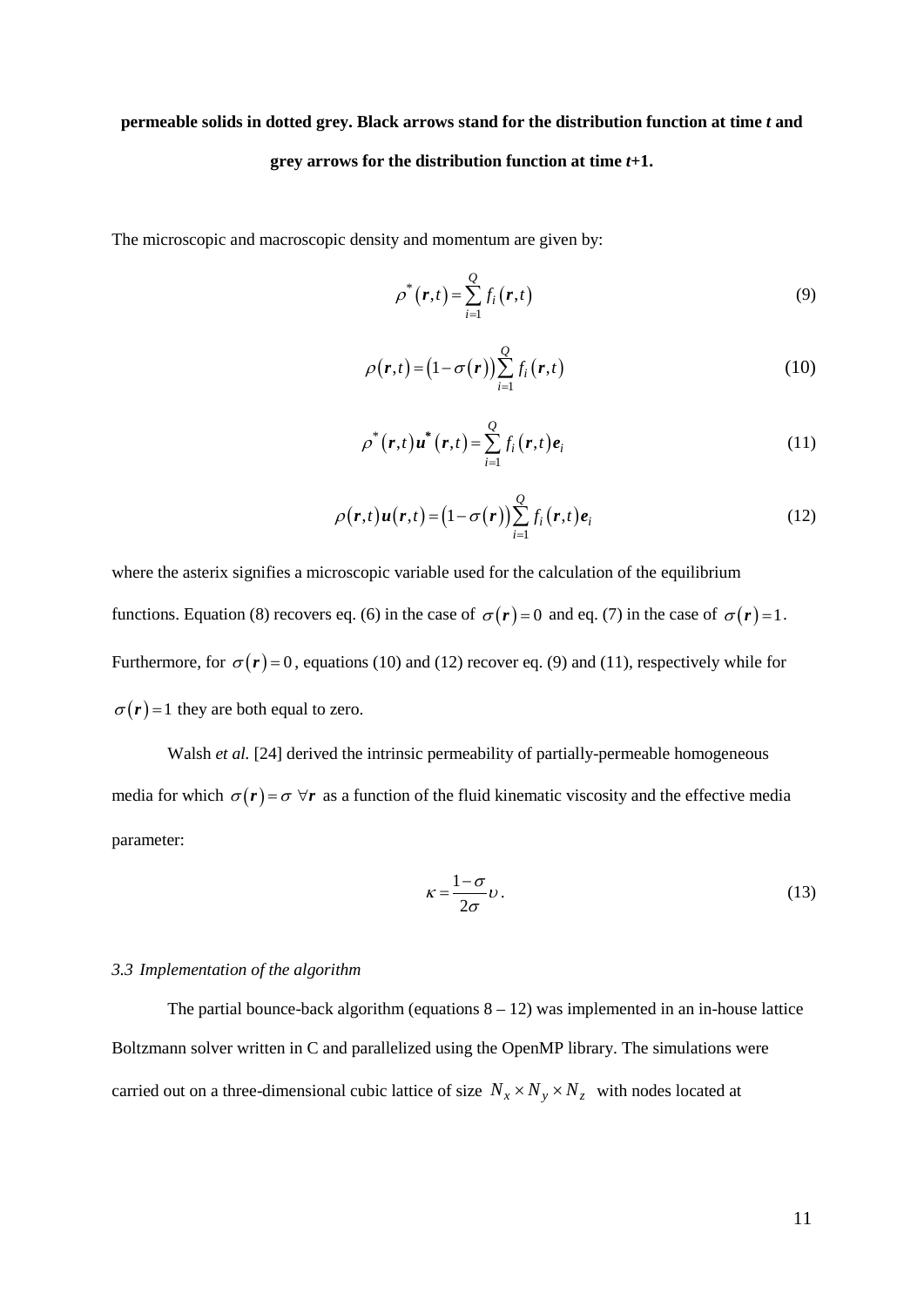$(n_x, n_y, n_z) = (0,0,0)...(N_x - 1, N_y - 1, N_z - 1)$  and  $Q = 19$  velocities (D3Q19). All the nodes were

initialized to a microscopic density according to:

$$
\rho^*(\mathbf{r}, t=0) = \begin{cases} 0 \text{ for impermeable solids} \\ 1 \text{ for weakly-permeable solids} \\ 1 \text{ for pores} \end{cases}
$$
 (14)

and zero microscopic velocity  $\mathbf{u}^*(\mathbf{r},t=0) = 0$ . Inlet and outlet chambers were included on the left  $(n_x = 0...4)$  and right hand  $(n_x = N_x - 5...N_x - 1)$  sides of the samples. Due to the equation of state linking the pressure *P* to the density  $\rho$  by  $P = c_s^2 \rho$ , it is possible to drive the fluid by setting constant pressures at the inlet  $(P = P_{inlet}, n_x = 0)$  and outlet  $(P = P_{outlet} < P_{inlet}, n_x = N_x - 1)$ following Zou and He [\[39\]](#page-25-9) and Narváez and Harting [\[40\]](#page-25-10). Periodic boundary conditions were used to minimize boundary effects in the other two directions. The pressure difference was calculated between  $n_x = 5$  and  $n_x = N_x - 6$  as described by Narváez *et al.* [\[41\]](#page-25-11). The permeability follows from Darcy's law (equation (1)). Convergence was considered to be achieved when the relative permeability change per 1000 time steps was less than  $10^{-5}$ .

### *3.4 Validation of the algorithm*

In this section, we validate the implemented algorithm by comparing the numerical results with analytical predictions for a suite of standard test cases including flows in square pipes, flows through arrays of overlapping spheres, and flows through homogenous media with effective transport properties.

First, to verify that the algorithm recovered the standard lattice Boltzmann model behaviour, the flow was computed between two parallel infinite impermeable plates. The relative error in permeability of the resultant Poiseuille flow,  $\varepsilon(\kappa) = \left| \kappa^{LB} - \kappa^{theory} \right| / \kappa^{theory}$ , decreases from 13 to 1% when the width of the channel increases from 3 to 7 nodes.

The accuracy of the model in a more complicated geometry was tested by computing the flow through a cubic array of overlapping impermeable spheres of radius *r* and centre-to-centre spacing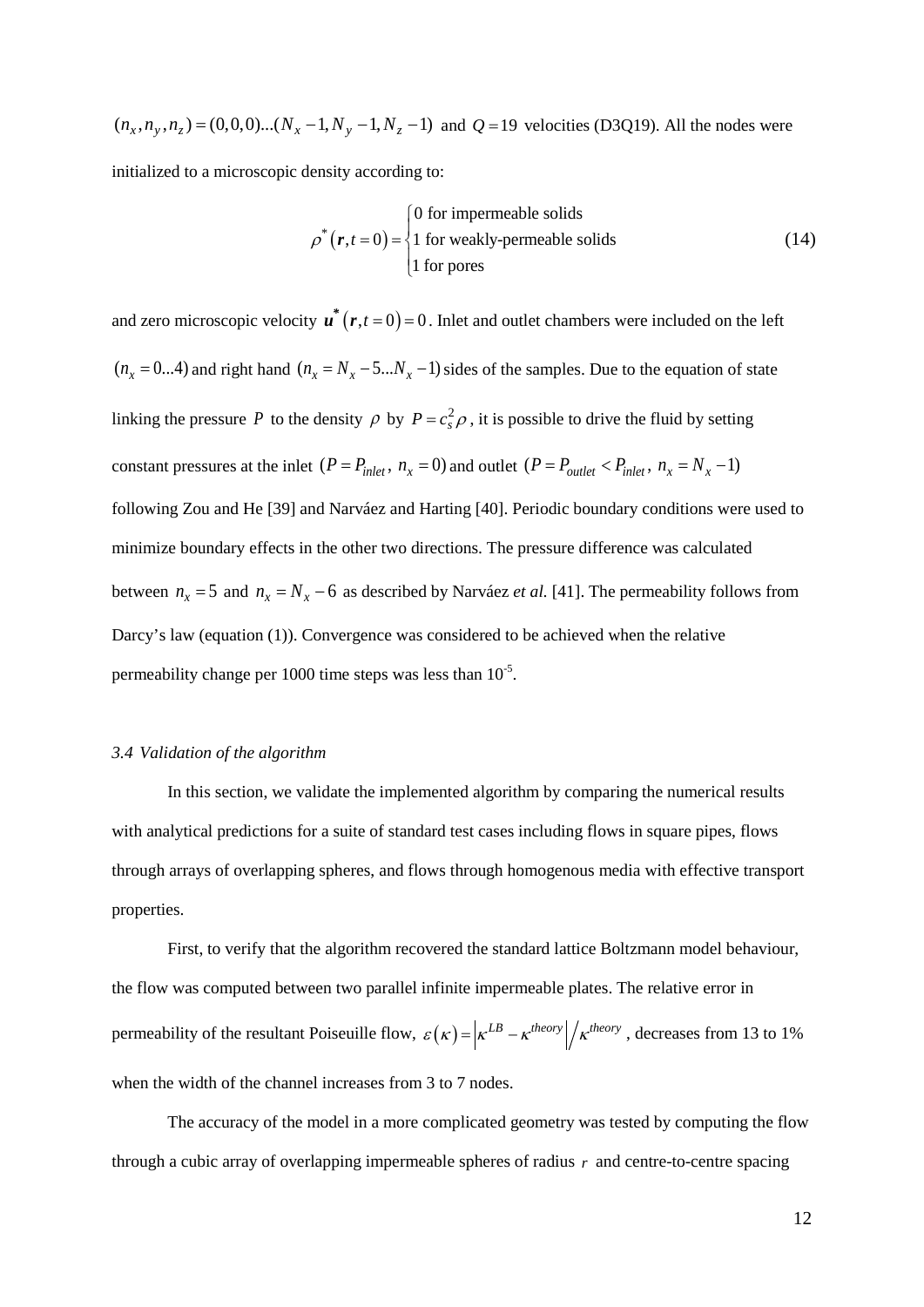*L*. The lattice resolution was varied while keeping the porosity constant at circa 20%. The theoretical

permeability is given by 
$$
\kappa^{theory} = \frac{1}{6\pi C_D} \frac{L^3}{r}
$$
 where  $C_D$  is the porosity dependent drag force

coefficient as defined in Ref.  $[42]$ . Figure 2(a) shows the simulated and theoretical permeability as well as the relative error in permeability as a function of the size of the system. There is a very good agreement. With increasing resolution, the error decreases and the calculated permeability converges to the theoretical value. For this standard validation test, the numerical error is comparable to those previously obtained using conventional finite difference schemes [\[43\]](#page-26-0) and lattice Boltzmann solvers with single [\[43\]](#page-26-0) and multiple [\[20\]](#page-24-2) relaxation time collision operators. We note, however, that the error does not decrease monotonically, presumably due to the discretization of the spheres as previously observed [\[20,](#page-24-2) [43\]](#page-26-0).

To validate the partial bounce-back algorithm, the permeability of a  $10 \times 10 \times 10$  lattice uniformly filled with nodes of effective media parameter  $\sigma(r) = \sigma \,\forall r$  was calculated as a function of <sup>σ</sup> for a lattice spacing ∆*x* = 0.5 µm. Figure 2(b) compares the simulation results to theory (equation (13)). The difference is smaller than 1% for homogeneous media with permeability  $\kappa > 10^{-19}$  m<sup>2</sup> and smaller than 5% for  $\kappa > 10^{-23}$  m<sup>2</sup>. The permeability results are in excellent agreement with the corresponding two-dimensional simulations performed by Walsh *et al.* [\[24\]](#page-24-10) since, for homogeneous media, the number of spatial dimensions does not matter because  $\sigma(r) = \sigma \,\forall r$ . Indeed, it is worth noting that one of the methods that can be used to derive equation (13) starts by projecting the 3D lattice onto a 1D lattice (see Appendix A of [\[24\]](#page-24-10)). The case of  $\sigma = 0.5$  is a special case and may be interpreted as a checkerboard structure with 50% impermeable solids and 50% pores: the permeability of a checkerboard structure equals the permeability of a homogeneous medium for which  $\sigma(r) = 0.5 \,\forall r$ . In this case,  $\kappa_{\text{checkerboard}} = \kappa_{\sigma=0.5} = 0.0833 \,\Delta x^2$ . Additionally, the pressure drop is found to be linear inside the samples with a coefficient of determination  $R^2 > 0.99$ .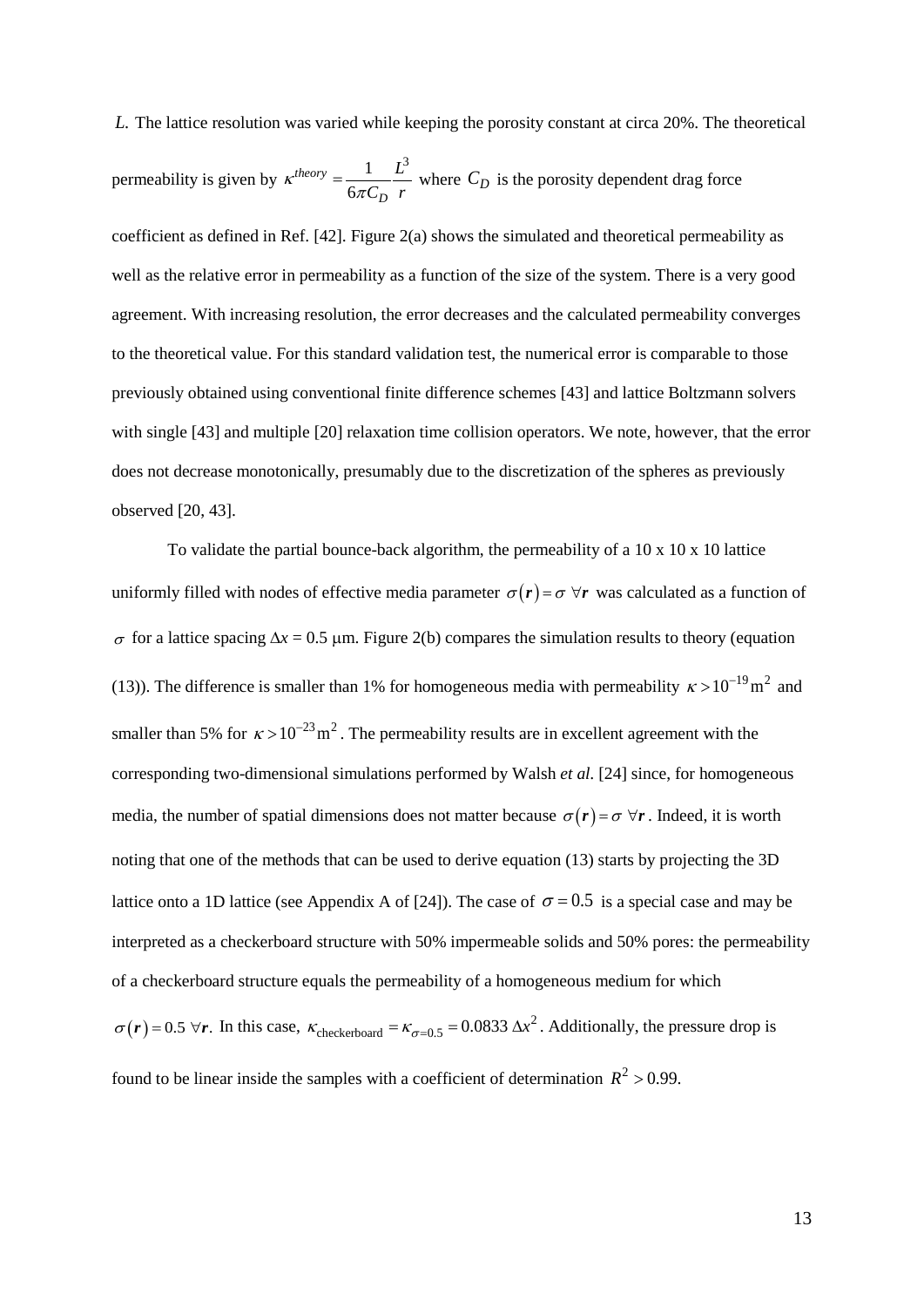

**Figure 2. Analytical (solid line) and numerical (squares) permeability** κ **of (a) overlapping spheres as a function of the size of the system** *L* **for a constant porosity circa 20% and (b) a homogeneous system as a function of the effective media parameter** σ **ranging from 0.01 to 1 – 10-9 for a lattice spacing** ∆*x* **= 0.5** µ**m. The fractional error** ε**(**κ**) is shown with circles against the alternate axis.**

In further tests, the permeability of structures built from layers of different permeability phases was calculated. Analytical expressions may be derived by analogy with the resistance of parallel and series networks of electrical resistors. In the simplified case where the structure is formed of two equal layers of permeability  $\kappa_1$  and  $\kappa_2$ , the equivalent permeability for the parallel and series configurations is:  $\kappa_{parallel} = (\kappa_1 + \kappa_2)/2$  and  $\kappa_{series} = 2\kappa_1 \kappa_2/(\kappa_1 + \kappa_2)$ . The permeability was computed while varying the permeabilities, and the ratio between the permeabilities, of the two layers. The simulations and the analytical predictions are in excellent agreement for the series configurations (error below 1%) and in good agreement for parallel configurations (error below 10%). In the latter case, the discrepancy is attributed to non-linearity of the pressure field. Also, the flow was computed inside a cubic sample comprising very low permeability nodes surrounding a hollow sphere. Since the flow is conserved and  $\kappa_{sphere} \gg \kappa_{sample}$ , the pressure drop is not linear throughout the sample. Rather, as expected, an extremely small pressure drop was observed inside the sphere. Finally, it is noted that in all tests, mass was conserved up to the numerical accuracy of the simulation.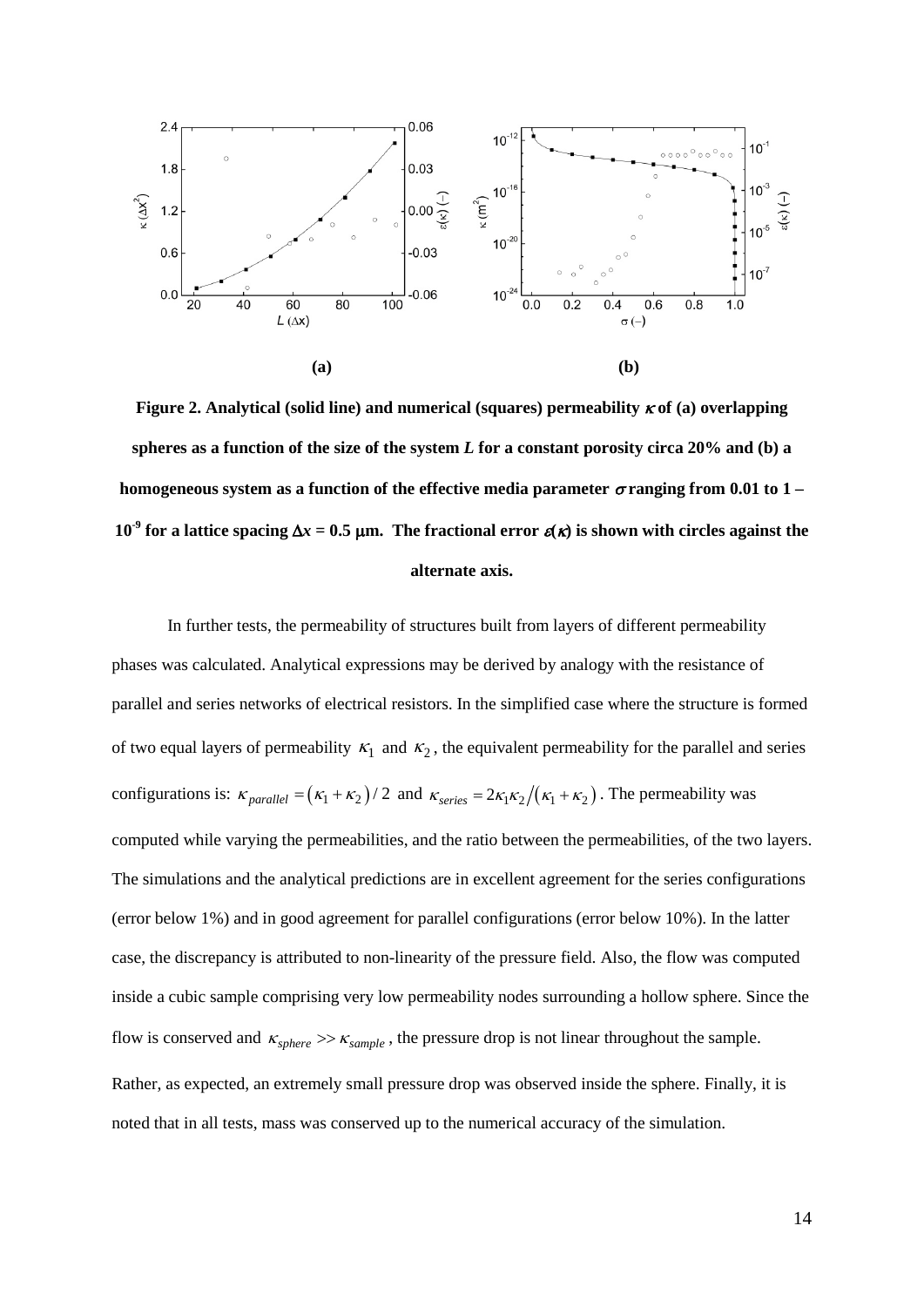In all the validation tests described above, a very good agreement was observed between numerical and analytical results. This suggests that the implemented algorithm can be trusted to compute the flow in more complex geometries where analytical solutions cannot be found.

## **4 Permeability of cement paste**

#### *4.1 Cement paste model microstructures*

Cement paste model microstructures  $(100 \mu m)^3$  in size were created using the vector model µ**ic** [\[44\]](#page-26-1). The structures were generated with an initial water-to-cement (*w/c*) ratio of 0.4. Except when stated otherwise, the smallest and largest anhydrous particle sizes were set to 0.5 and 20  $\mu$ m respectively, the former corresponding to the LB lattice unit and the latter to 20% of the structure size. The phase composition of the model cement clinker was 51.9% alite, 23.1% belite, 8.1% ferrite, 9.8% aluminate, and 7.1% gypsum by solid mass. The reaction kinetics were defined according to the hydration model of Parrot and Killoh [\[45\]](#page-26-2). The hydrate densities were set to standard literature values [\[20,](#page-24-2) [46\]](#page-26-3) except for C-S-H that was set at  $\rho_{C-S-H} = 1.96$  g/cm<sup>3</sup> in accordance with the recent findings of Muller *et al.* [\[27,](#page-24-6) [47\]](#page-26-4). The phase composition of the hydrated microstructure was verified and found to be in good agreement with thermodynamic calculations determined using the Gibbs Energy Minimization Software for Geochemical Modeling [\[48\]](#page-26-5). Microstructures were generated for different degrees of hydration and those with 9.2% total capillary porosity (see next section) that corresponded to a degree of hydration of 89% were selected for further analysis. Except when stated otherwise, these vector based microstructures were subsequently translated onto a cubic grid of  $200<sup>3</sup>$  voxels with a lattice spacing of 0.5 µm by taking the phase present at each voxel centre as representative of that voxel. Finally, the discretized model microstructures containing capillary pores, C-S-H, and solid inclusions were used as an input for the lattice Boltzmann simulations.

## *4.2 Microstructures at reduced degrees of water saturation*

15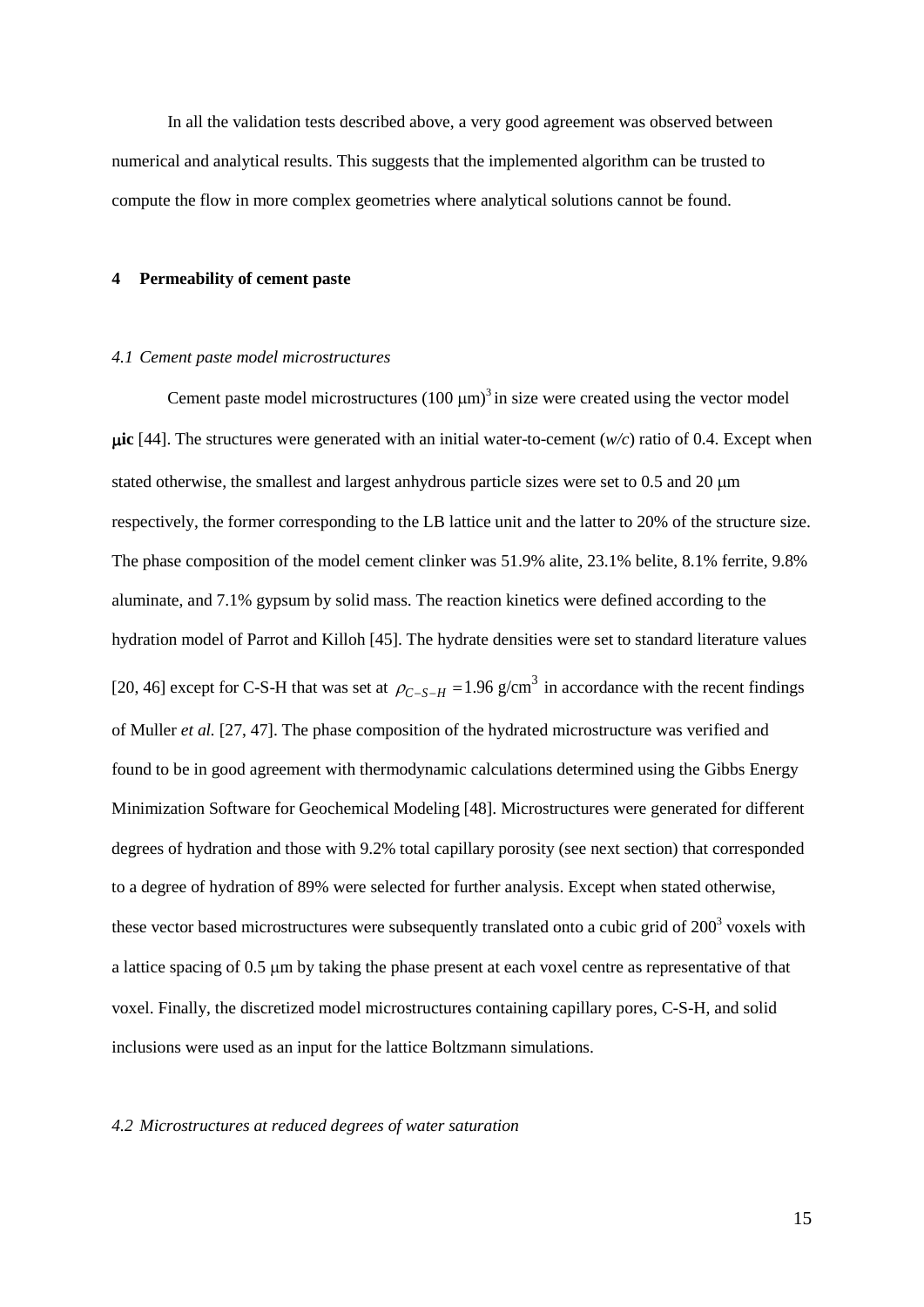The capillary porosity of cement paste at large degrees of hydration is largely devoid of water. For example, Muller *et al.* [\[27\]](#page-24-6) recently showed by <sup>1</sup>H nuclear magnetic resonance relaxation analysis that for a white cement paste with  $w/c = 0.4$ , the total capillary porosity is 9.2% by volume after 28 days of hydration and that this comprises 1.4% of unconsumed water and 7.8% of 'empty' chemical shrinkage voids. They further showed that it is difficult to subsequently refill these voids [\[28\]](#page-24-7). The modelling platform µ**ic** generates the microstructure of the solid phases. It is usually assumed that the remaining space is filled with water. This is equivalent to ideal underwater curing. To model permeability as a function of water saturation, water was removed progressively from model microstructures, starting from the largest pores according to the Kelvin-Laplace law, as illustrated in figure 3(a-c). The largest pores were determined using a porosimetry algorithm developed by Do *et al.* [\[49\]](#page-26-6). To avoid systematic bias due to the pore-emptying algorithm, multiple repeats of the algorithm were run, in which the order that pores of any given size were emptied was randomly chosen. This process yielded multiple partially saturated structures with the same saturated pore size distribution originating from a given saturated parent structure. The process was repeated for different parent structures all with the same overall capillary porosity (9.2%). The emptied pores were considered impermeable to liquid water, along with the solid phases.



**Figure 3. A 40<sup>2</sup> pixels slice of a 200<sup>3</sup> voxels** µ**ic cement paste microstructure at different degrees of water saturation. In (a – c), solid impermeable phases are shown in white, weakly-permeable**

**C-S-H in light grey, emptied capillary pores in dark grey and water-filled capillary pores in black. In (a) the capillary porosity is fully saturated with water; in (b) it is partially saturated and in (c) it is empty of water and fully saturated with gas. (d) Shows the sister structure of (b)**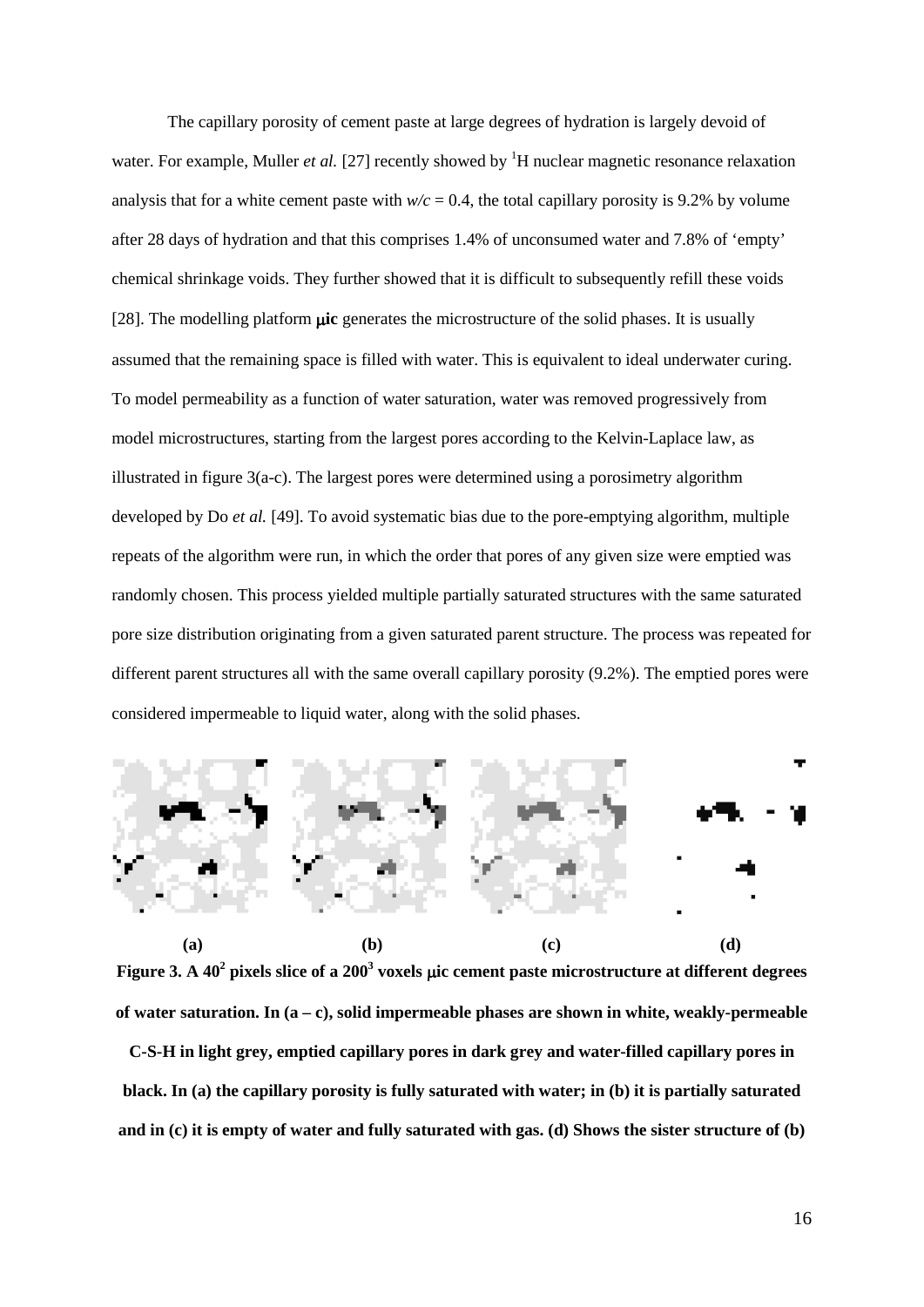# **created when the permeating fluid is gas. In (d) the solids, water and C-S-H are considered impermeable and appear white while the permeable void spaces are black.**

Powers gave the coefficient of water permeability of the C-S-H gel as  $7 \times 10^{-23}$  m<sup>2</sup> [\[50\]](#page-26-7). This permeability was assigned to all the C-S-H nodes through application of equation (13) so that  $\sigma_{C-S-H}$  = 1 – 3.36 x 10<sup>-9</sup> when the lattice spacing  $\Delta x$  is equal to 0.5 µm. As this is the only value that could be found in literature, the dependency of the bulk permeability on the C-S-H permeability was investigated by increasing and decreasing the latter by a factor of 10.

In order to compare liquid and gas permeability, sister structures were generated in which the C-S-H was considered impermeable to gas and the "LB fluid" and "LB solid" parts of the partially saturated capillary porosity were systematically reversed as shown in figures 3(b) and 3(d). These modifications enabled the use of a single-phase LB model to study the gas permeability. Table II summarizes the setup of the simulations.

**Table II: Water and gas permeability of the different cement paste phases.**

| Permeating<br>fluid | Solid phases | Water-filled<br>capillary pores | Empty<br>capillary pores   | $\kappa_{C-S-H}$ (10 <sup>-23</sup> m <sup>2</sup> ) |
|---------------------|--------------|---------------------------------|----------------------------|------------------------------------------------------|
| Water               | Impermeable  | <b>Solve Navier-Stokes</b>      | Impermeable                | 70, 7 and 0.7                                        |
| Gas                 | Impermeable  | Impermeable                     | <b>Solve Navier-Stokes</b> | Impermeable                                          |

## *4.3 Apparent intrinsic permeability of cement paste model microstructures*

Figure 4 (left) shows the cement paste *apparent* intrinsic permeability with water as the permeating fluid as a function of the degree of water saturation of the capillary porosity for  $\kappa_{C-S-H}$  = 7 x 10<sup>-23</sup> m<sup>2</sup>. The graph also shows the gas permeability for the sister structures, in which the fluid-accessible pore space comprises the larger emptied capillary pores and the C-S-H is impermeable, mimicking a gas permeability experiment. Figure 4 (right) shows selected experimental cement paste permeabilities taken from table I and the references therein.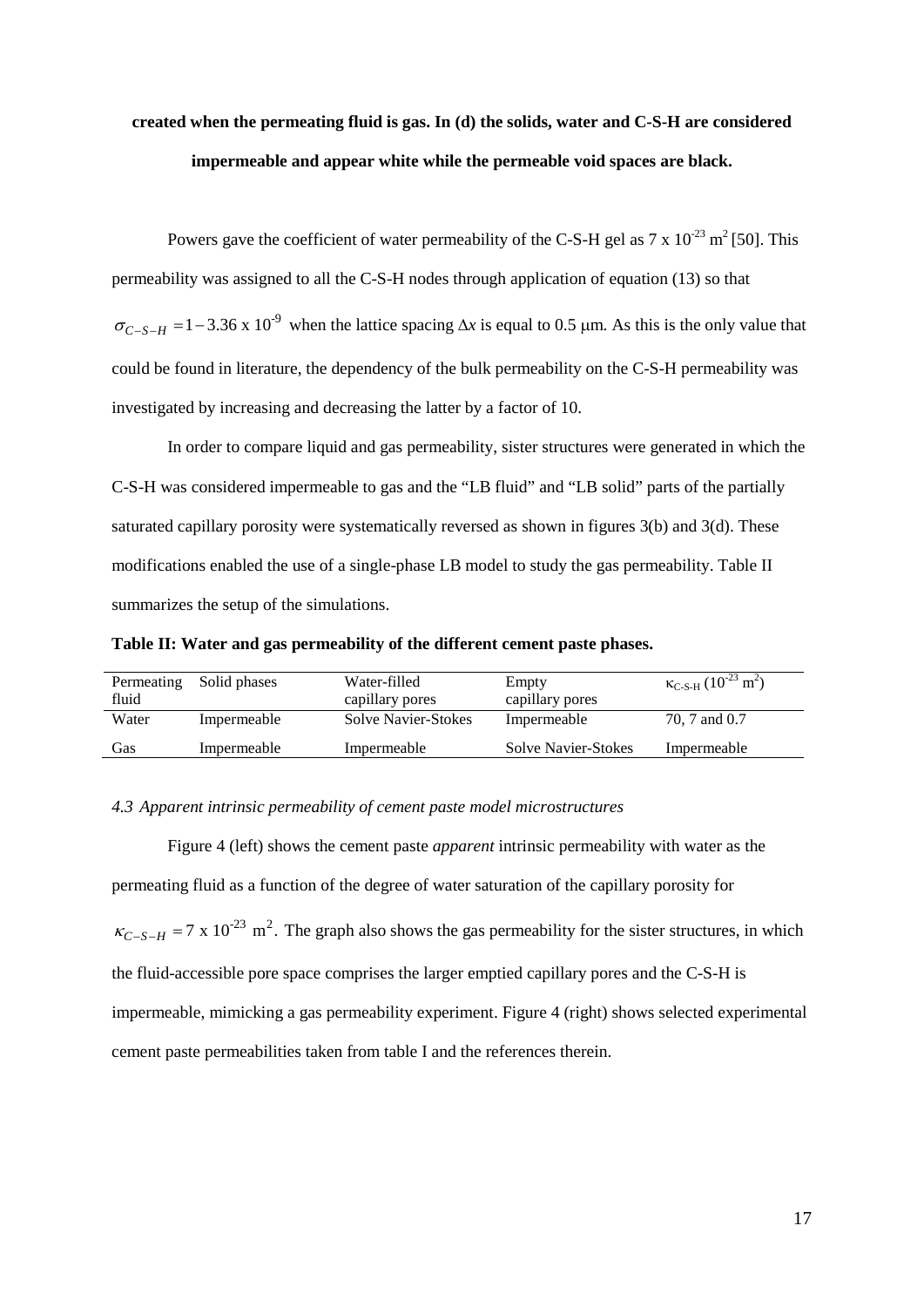

**Figure 4. (left) Simulated** *apparent* **intrinsic permeability** <sup>κ</sup> **as a function of the degree of water saturation. The penetrating fluid is water (full squares) or gas (open squares). The model cement paste water-to-cement ratio is 0.4 and the capillary porosity corresponding to full saturation is 9.2%. An exemplar error bar (mean ± standard deviation) is shown close to the depercolation threshold. Away from the depercolation threshold, water-filled porosity less than 0.035 or greater than 0.05, the error bar is smaller than the symbol size. (right) Experimental cement paste permeabilities from table I, from top to bottom: Wong** *et al.* **[\[13\]](#page-23-8), Banthia & Mindess [\[9\]](#page-23-4), Ye [\[12\]](#page-23-7), Vichit-Vadakan & Scherer [\[4,](#page-22-3) [7\]](#page-23-2), Vichit-Vadakan & Scherer [\[4,](#page-22-3) [7\]](#page-23-2) and Powers [\[50\]](#page-26-7).** 

Close to 50% water saturation, the convergence criterion, as defined in section 3.3, was not always reached. In these cases, the simulations were stopped after one million time steps and the relative change in permeability per 1000 time steps was typically  $10^{-4}$ . The standard deviation of the water permeability has been calculated from multiple runs of the simulation. It comprises two parts: the first is variability in the parent structure (initial anhydrous cement particles positions); the second is variability in the water distribution within a given structure. The variation is negligible when the structures are highly saturated with a fluid and highest near the depercolation threshold. An exemplar standard deviation is shown on figure 4 (left) near the depercolation threshold for a confidence interval of  $68.2\%$  (mean  $\pm$  standard deviation). The distribution width of the simulated water permeability of nominally similar samples is comparable to what is observed experimentally (table I).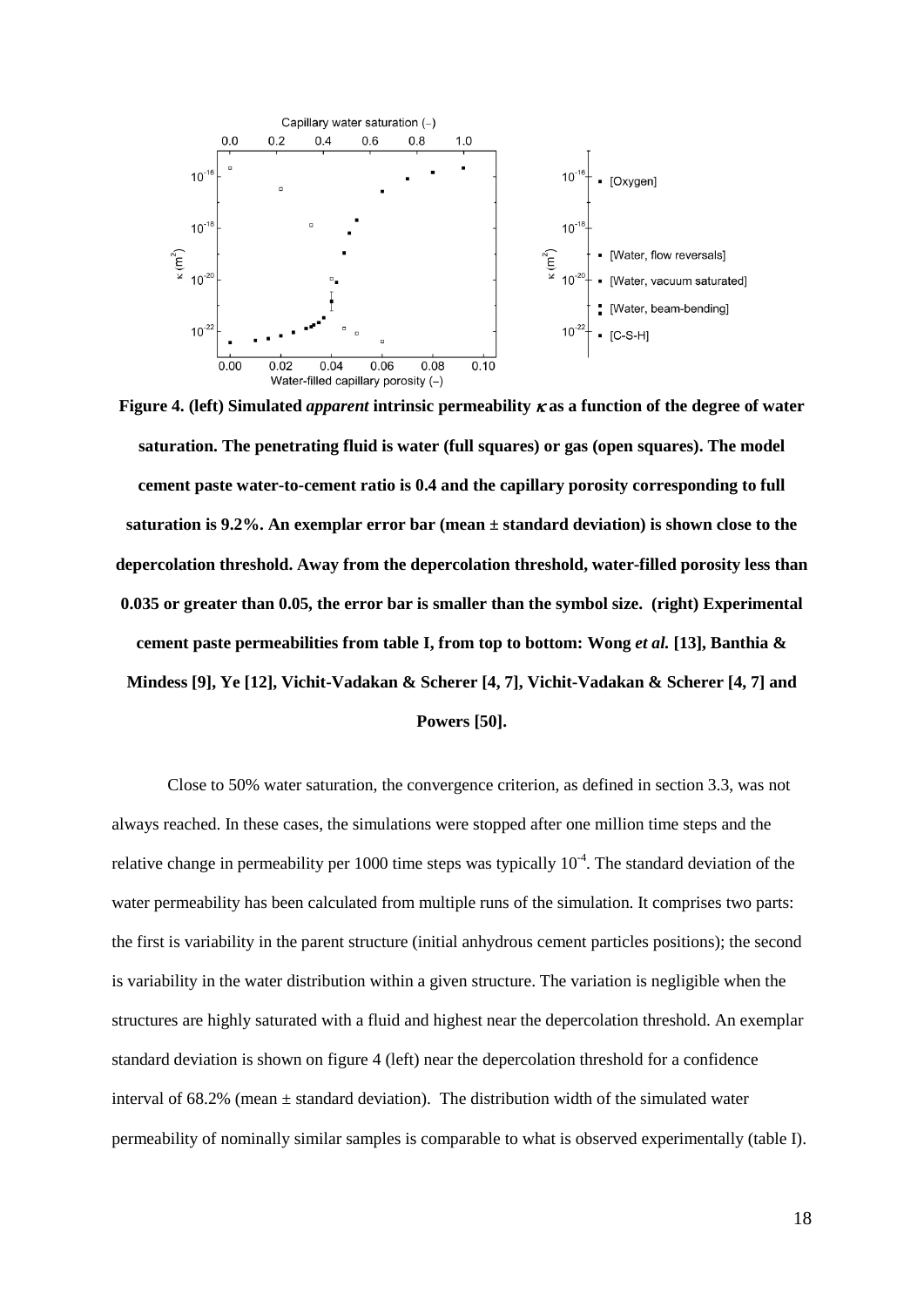To test the effect of microstructural resolution on permeability, further structures were generated with a smaller minimum anhydrous cement particle size and LB lattice spacing of  $0.25 \mu m$ . By increasing the resolution, the structural complexity of the model cement paste increases. At full water saturation, the water permeability decreases by circa 3.5 times, in agreement with previous observations [\[19,](#page-24-1) [20\]](#page-24-2). However, compared to the six orders of magnitude spanned by the data, this now seems a small factor. Moreover, the water permeability does not change with resolution for structures with no water-filled capillary porosity.

To test the effect of the C-S-H permeability on the water permeability of the paste, simulations were re-run using  $\kappa_{C-S-H} = 7 \times 10^{-22}$  m<sup>2</sup> and  $\kappa_{C-S-H} = 7 \times 10^{-24}$  m<sup>2</sup>. The results are shown in Figure 5. As expected, changing the C-S-H permeability has no effect on the water permeability for structures with high water saturation since the water-filled capillary porosity is percolated and  $\kappa_{C-S-H} \ll \kappa_{\text{\}}$ . The effect of the C-S-H permeability on the water permeability of the paste amplifies with decreasing water saturation. At 1.5% water-filled capillary porosity, increasing the C-S-H permeability by a factor of 10 increases the water permeability by a factor  $\approx$  7, while decreasing the C-S-H permeability by 10 decreases the water permeability by  $\approx$  3 times only. At zero water-saturation, the effect of the C-S-H permeability on the paste permeability becomes linear so that the modelled water permeabilities are 3.7 x  $10^{-22}$  m<sup>2</sup>, 3.7 x  $10^{-23}$  m<sup>2</sup> and 3.7 x  $10^{-24}$  m<sup>2</sup> for structures with C-S-H permeabilities of 7 x  $10^{-22}$  m<sup>2</sup>, 7 x  $10^{-23}$  m<sup>2</sup> and 7 x  $10^{-24}$  m<sup>2</sup> respectively. These values are consistent with the idea that the C-S-H occupies approximately half of the volume of the cement paste.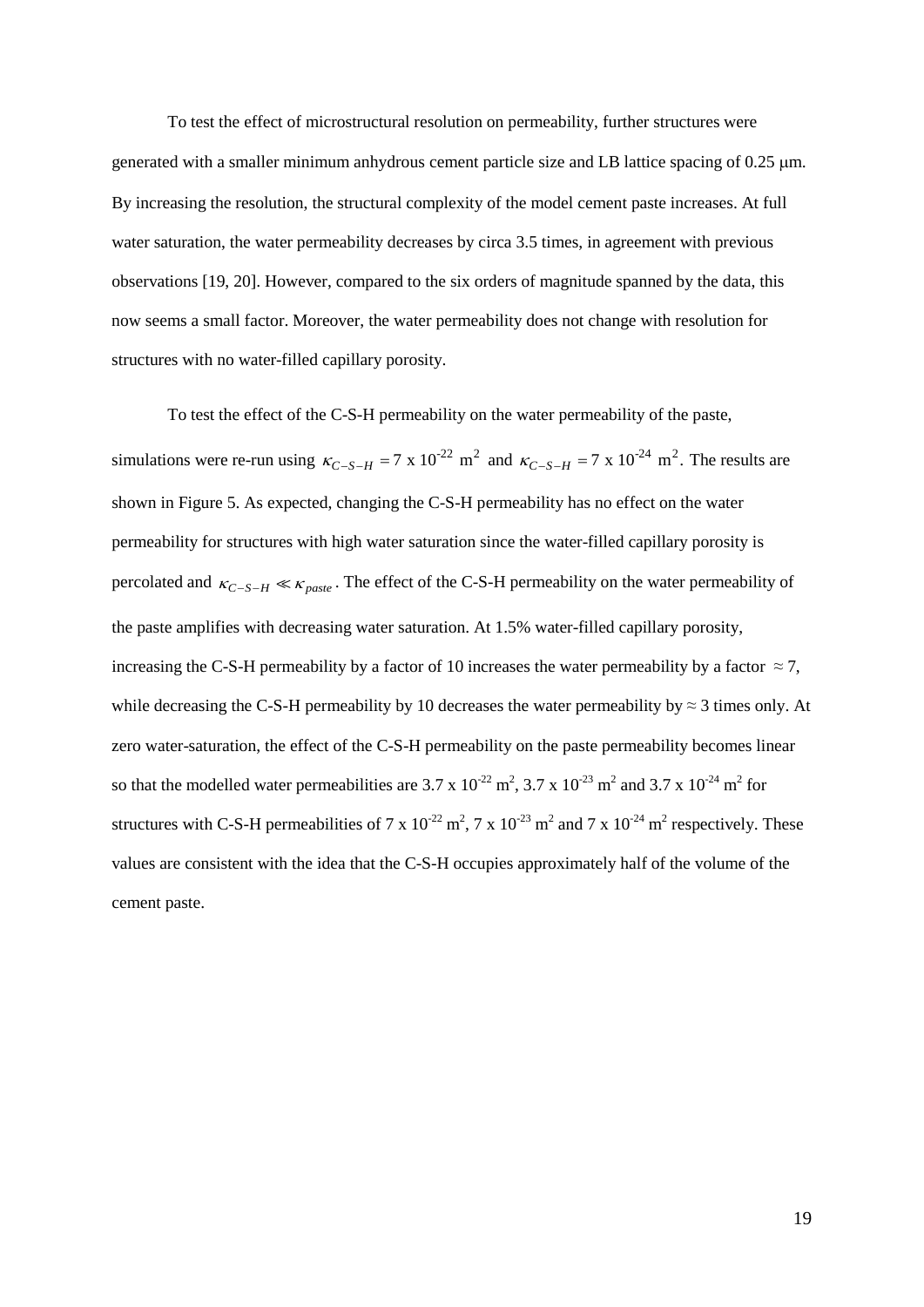

**Figure 5. Simulated** *apparent* **intrinsic permeability** <sup>κ</sup> **as a function of the degree of water saturation for different values of the C-S-H permeability. The penetrating fluid is water. The C-S-H** permeability is 7 x  $10^{-22}$  m<sup>2</sup> (up triangles), 7 x  $10^{-23}$  m<sup>2</sup> [\[50\]](#page-26-7) (open squares) or 7 x  $10^{-24}$  m<sup>2</sup> **(down triangles). The model cement paste water-to-cement ratio is 0.4 and the capillary porosity corresponding to full saturation is 9.2%. The variation of the C-S-H permeability is made to give an indication of how this impacts the overall paste permeability. Simulations were only run at a limited number of saturation levels for reasons of time.**

# **5 Discussion**

The intrinsic permeability of the structure fully saturated with water is conceptually the same as the intrinsic permeability of a completely dried cement paste saturated with gas in an ideal gas permeability experiment. It is therefore not surprising that, at high degrees of water saturation, the water permeability is comparable to the oxygen permeability results of Wong *et al.* [\[13\]](#page-23-8). Practically, a better comparison is with the simulation of the sister structure saturated with gas (zero water saturation) since, in most laboratory gas experiments, the C-S-H is not fully dried and is therefore impermeable to gas. In both cases, when the capillary porosity is highly saturated with a fluid, the role of water within the C-S-H in determining permeability is minimal as the flow is mainly controlled by the percolated fluid-filled capillary pores.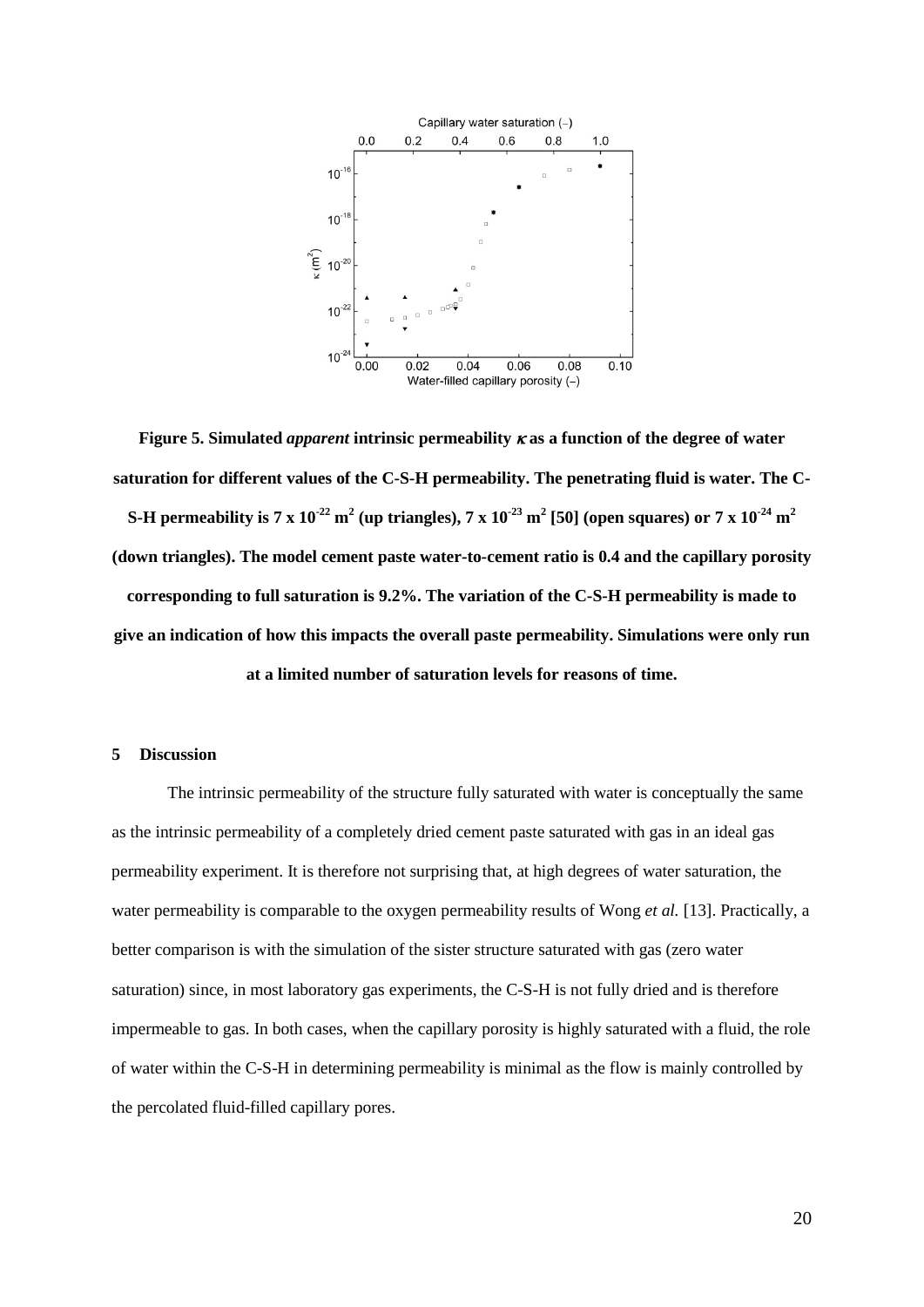By gradually reducing the water saturation, the intrinsic water permeability decreases. Initially the decrease is slow. Below 60% water saturation, the water permeability decreases more rapidly as the water-filled capillary porosity starts to depercolate. We observe a very sharp drop in water permeability between 50 and 40% water saturation regardless of the C-S-H permeability.

When the water-filled capillary porosity is depercolated, the influence of flow through the weakly-permeable C-S-H is amplified because the flow is then mainly controlled by the weaklypermeable C-S-H. The water permeability ranges from approximately  $10^{-19}$  to  $10^{-22}$  m<sup>2</sup>. This agrees well with the range of experimental water permeability measurements (table I). It is therefore interesting to consider the likely degree of water saturation of the samples studied. In the case of Ye [\[12\]](#page-23-7), paste samples were sealed cured for 28 days and then vacuum saturated with water for 4 to 8 hours before the water permeability measurement. Muller [\[28\]](#page-24-7) reports that for a 28 day sealed cured sample that was subsequently vacuum saturated for 24 hours, the water-filled capillary porosity rose from 1.4 to 5.5% as measured by NMR. Since Ye's samples were vacuum saturated for a shorter time, a slightly smaller water-filled fraction should be expected. In agreement with this expectation, the water permeability measurement of Ye,  $9.0 \times 10^{-21}$  m<sup>2</sup>, is matched by a water permeability simulation with approximately 4.3% water-filled capillary porosity for Powers measured value

$$
\kappa_{C-S-H} = 7 \times 10^{-23} \text{ m}^2.
$$

Vichit-Vadakan and Scherer [\[4\]](#page-22-3) used the beam-bending method to measure water permeability in a range of samples of different sizes that were cured sealed for 48 hours and then further cured underwater. Permeability is derived from the rate of relief of pressure required to bend a water saturated sample. To verify that the samples were fully saturated, they compared the permeability before and after pressurization underwater at 2 MPa for 24 hours. The authors concluded that small samples were fully saturated prior to pressurization on the basis of constancy of the permeability but that this was not the case for larger samples. However, a careful examination of their figure 4 data reveals that permeability decreased after pressurization by about 20% for the smallest samples (5.7 mm) and by about 60% for slightly larger samples (7.7 mm). As they suggest, one possible interpretation for higher permeability values before pressure saturation is the relief of internal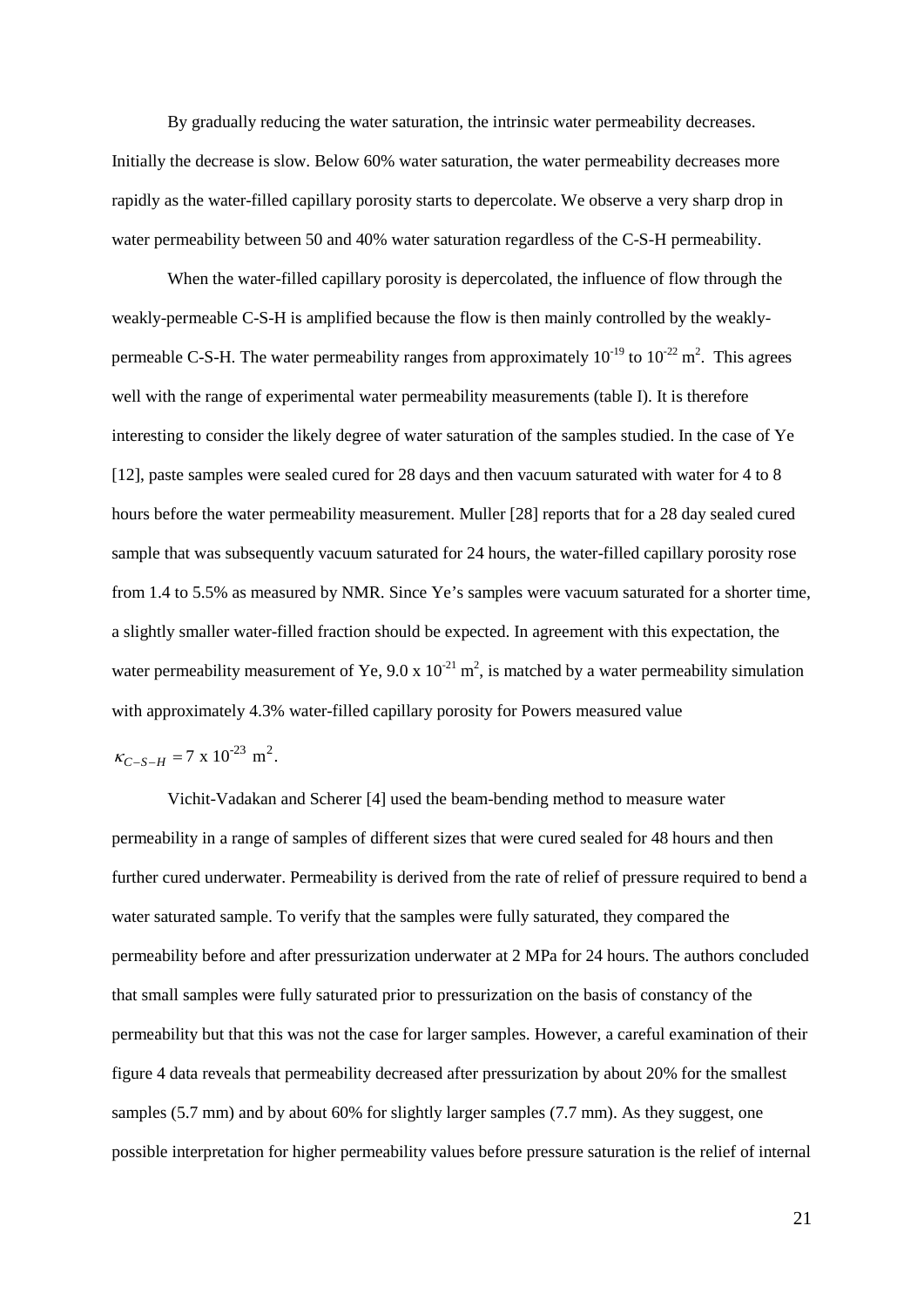pressure by water flow into nearby air voids. We suggest that even the small samples may not have been fully saturated before pressurization. Moreover, those few samples that were subjected to pressurization may not have been fully saturated either. Using the experimentally measured permeability and a pressure of 2 MPa, Darcy's law suggests that several days are required to fill the void spaces created during the preliminary 48 hours of sealed curing, rather than the single day allowed, even for the small samples. In the LB simulations, the water permeability matches the experimental measurements of Vichit-Vadakan and Scherer (5 x  $10^{-22}$  to  $10^{-21}$  m<sup>2</sup>) between 4 and 4.2% water-filled capillary porosity again for  $\kappa_{C-S-H} = 7 \times 10^{-23}$  m<sup>2</sup> as reported by Powers.

Overall, the effect of the C-S-H on the simulated permeability is partially seen in the detail of the asymmetry of the "liquid" and "gas" curves in figure 4 (left). This is because the C-S-H is considered permeable in the former case, but is not in the latter. However, it is not the full story, since the asymmetry is also due to the fact that at water saturation  $S_w$ , the liquid occupies a different pore network (predominantly small pores) compared to the gas (large pores) at saturation  $1 - S_w$ . The role of the C-S-H amplifies as the capillary porosity starts to depercolate. This is unequivocally seen by comparing the current results with previous LB water permeability simulations that treated the C-S-H as impermeable solid [\[19-21\]](#page-24-1). In those calculations, as the porosity decreased (by increasing the degree of hydration) the permeability decreased monotonically and catastrophically close the percolation threshold, below which it could not be calculated accurately. Now, however, the asymptotic approach towards a plateau permeability dictated by the C-S-H is clearly seen. As a final comment, we note that while we have looked at both liquid water and gas permeability, we have not yet considered a multi-phase fluid with an equation of state that links liquid water and vapour. Such analyses have been attempted within analytic models [\[18\]](#page-24-0) and their exploration will be the subject of future numerical simulations.

## **6 Conclusions**

This work has shown that a 3D effective media lattice Boltzmann approach is well suited to numerical calculation of permeability within complex multi-scale 3D cement paste microstructures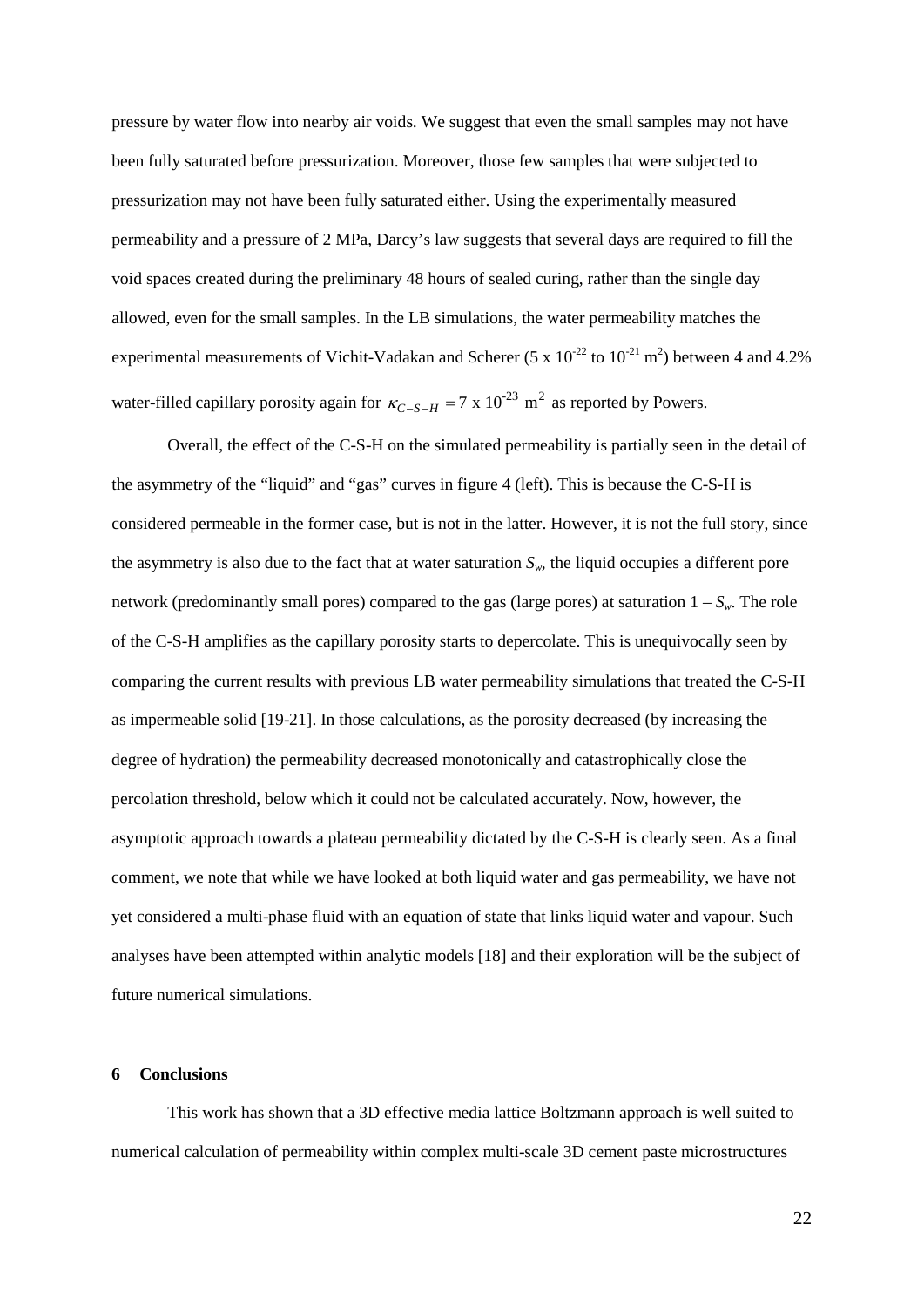including capillary pore regions of defined geometry, calcium silicate hydrate regions of defined permeability, and impermeable solid inclusions. This is an advance over previous numerical simulations of permeability in cement paste where only the capillary pore network was considered, and further this was fully saturated. The simulation of *apparent* intrinsic permeability at different degrees of water saturation provides a very plausible explanation for the enormous range of experimental results. The results also explain the apparently large values of water permeability reported in previous simulations without invoking earlier arguments of limited spatial resolution either in the microstructure or in the lattice Boltzmann solver. It is now clear that the large permeability is a direct consequence of the percolation of the capillary pore network at full water saturation. The suggestion is that most experimental measurements with water are not conducted on fully saturated samples. The presence of air voids in nominally water saturated samples dramatically lowers their *apparent* intrinsic permeability.

## **Acknowledgements**

Funding was provided by the European Union (FP7/2007-2013 grant 264448) and the UK EPSRC (grant EP/H033343/1). We thank Aslam Kunhi Mohamed and Quang Huy Do (both Ecole Polytechnique Fédérale de Lausanne, Switzerland) for helping with the generation of the **µic** model microstructures and the calculation of the pore size distributions.

### **References**

<span id="page-22-0"></span>[1] E. Gartner, Industrially interesting approaches to "low-CO2" cements, *Cem. Conc. Res.* **34** (2004) 1489-1498.

<span id="page-22-1"></span>[2] World Business Council for Sustainable Development, Cement Sustainability Initiative, [http://www.wbcsdcement.org](http://www.wbcsdcement.org/)<sub>,</sub> (accessed 15<sup>th</sup> March 2013).

<span id="page-22-2"></span>[3] H. Darcy, *Les Fontaines Publiques de la Ville de Dijon*, Dalmont, Paris, 1856.

<span id="page-22-3"></span>[4] W. Vichit-Vadakan and G.W. Scherer, Measuring Permeability of Rigid Materials by a Beam-Bending Method: III, Cement Paste, *J. Am. Ceram. Soc.* **85** (2002) 1537-1544.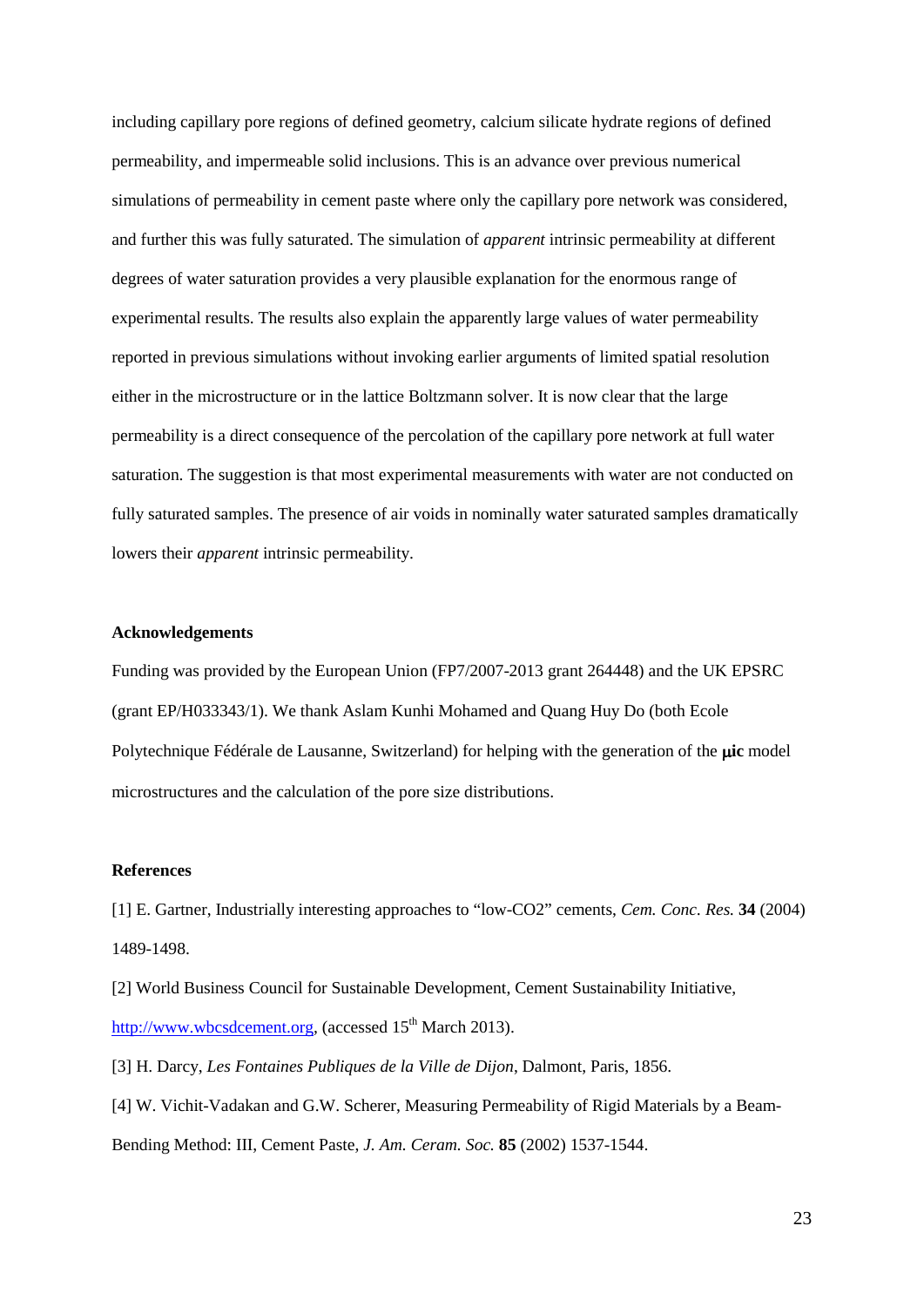<span id="page-23-0"></span>[5] P.B. Bamforth, The Relationship between Permeability Coefficients for Concrete Obtained Using Liquid and Gas, *Mag. Concrete Res.* **39** (1987) 3-11.

<span id="page-23-1"></span>[6] H. Loosveldt, Z. Lafhaj and F. Skoczylas, Experimental study of gas and liquid permeability of a mortar, *Cem. Conc. Res.* **32** (2002) 1357-1363.

<span id="page-23-2"></span>[7] Z.C. Grasley, G.W. Scherer, D.A. Lange and J.J. Valenza, Dynamic pressurization method for measuring permeability and modulus: II. cementitious materials, *Mater. Struct.* **40** (2007) 711-721.

<span id="page-23-3"></span>[8] B.K. Nyame and J.M. Illston, Relationships between permeability and pore structure of hardened cement paste, *Mag. Concrete Res.* **33** (1981) 139-146.

<span id="page-23-4"></span>[9] N. Banthia and S. Mindess, Water permeability of cement paste, *Cem. Conc. Res.* **19** (1989) 727- 736.

<span id="page-23-5"></span>[10] H. Ai, J.F. Young and G.W. Scherer, Thermal Expansion Kinetics: Method to Measure Permeability of Cementitious Materials: II, Application to Hardened Cement Pastes, *J. Am. Ceram. Soc.* **84** (2001) 385-391.

<span id="page-23-6"></span>[11] W. Vichit-Vadakan and G.W. Scherer, Measuring permeability and stress relaxation of young cement paste by beam bending, *Cem. Conc. Res.* **33** (2003) 1925-1932.

<span id="page-23-7"></span>[12] G. Ye, Percolation of capillary pores in hardening cement pastes, *Cem. Conc. Res.* **35** (2005) 167-176.

<span id="page-23-8"></span>[13] H.S. Wong, M. Zobel, N.R. Buenfeld and R.W. Zimmerman, Influence of the interfacial transition zone and microcracking on the diffusivity, permeability and sorptivity of cement-based materials after drying, *Mag. Concrete Res.* **61** (2009) 571 –589.

<span id="page-23-9"></span>[14] R.K. Dhir, P.C. Hewlett and Y.N. Chan, Near surface characteristics of concrete: intrinsic permeability, *Mag. Concrete Res.* **41** (1989) 87-97.

<span id="page-23-10"></span>[15] N. Hearn, R.J. Detwiler and C. Sframeli, Water permeability and microstructure of three old concretes, *Cem. Conc. Res.* **24** (1994) 633-640.

<span id="page-23-11"></span>[16] A. Abbas, M. Carcasses and J.P. Ollivier, Gas permeability of concrete in relation to its degree of saturation, *Mater. Struct.* **32** (1999) 3-8.

<span id="page-23-12"></span>[17] H. Wong, N. Buenfeld, J. Hill and A. Harris, Mass transport properties of mature wasteform grouts, *Adv. Cem. Res.* **19** (2007) 35-46.

24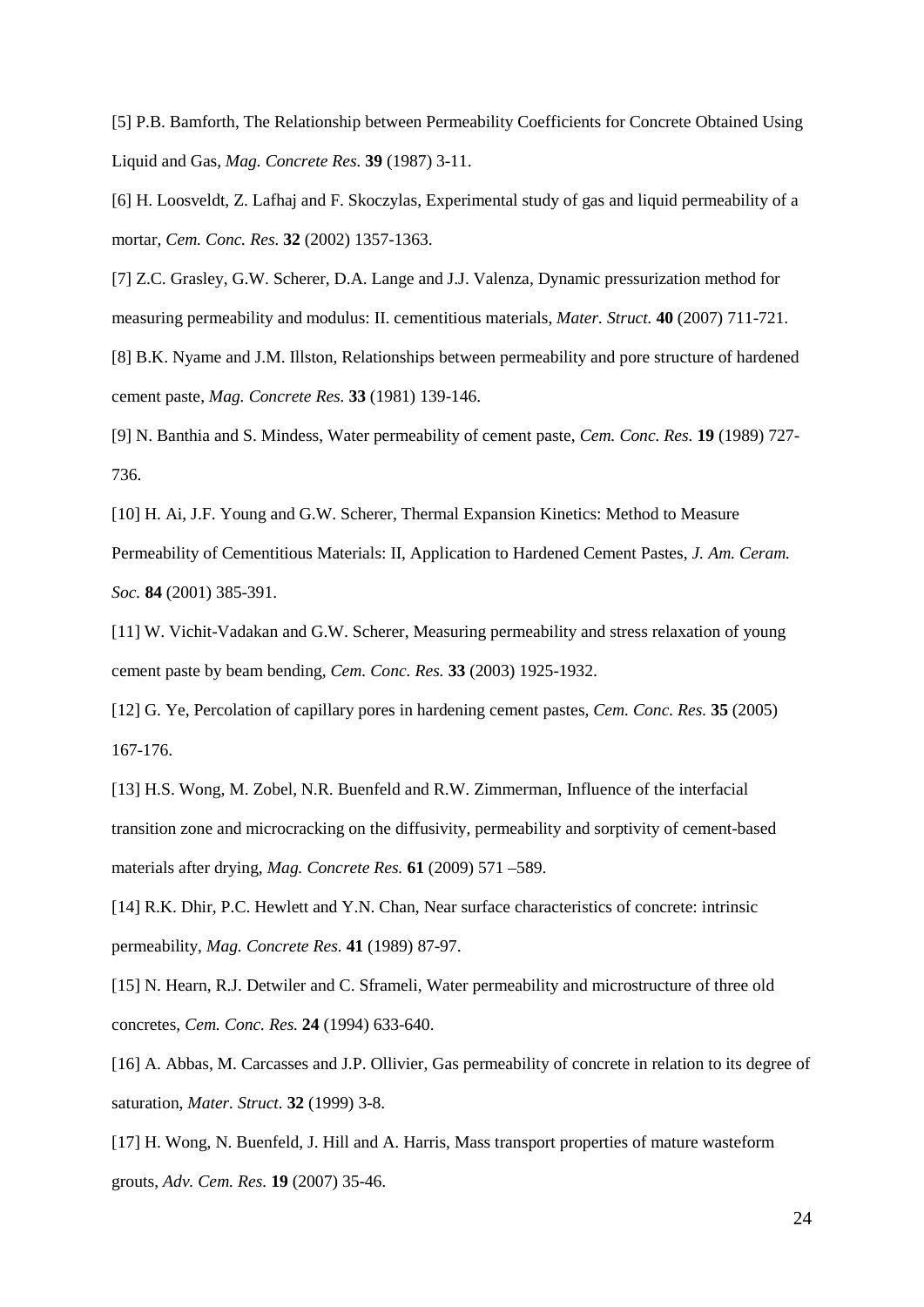<span id="page-24-0"></span>[18] V. Baroghel-Bouny, M. Thiéry and X. Wang, Modelling of isothermal coupled moisture–ion transport in cementitious materials, *Cem. Conc. Res.* **41** (2011) 828-841.

<span id="page-24-1"></span>[19] E.J. Garboczi and D.P. Bentz, The effect of statistical fluctuation, finite size error, and digital resolution on the phase percolation and transport properties of the NIST cement hydration model, *Cem. Conc. Res.* **31** (2001) 1501-1514.

<span id="page-24-2"></span>[20] M. Zalzale and P.J. McDonald, Lattice Boltzmann simulations of the permeability and capillary adsorption of cement model microstructures, *Cem. Conc. Res.* **42** (2012) 1601-1610.

<span id="page-24-3"></span>[21] M. Zhang, G. Ye and K.v. Breugel, Microstructure-based modeling of permeability of cementitious materials using multiple-relaxation-time lattice Boltzmann method, *Comp. Mater. Sci.*  **68** (2013) 142-151.

<span id="page-24-4"></span>[22] O. Dardis and J. McCloskey, Lattice Boltzmann scheme with real numbered solid density for the simulation of flow in porous media, *Phys. Rev. E* **57** (1998) 4834-4837.

<span id="page-24-9"></span>[23] D. Thorne and M. Sukop, Lattice Boltzmann model for the Elder problem, and Proceedings in XVth International Conference on Computational Methods in Water Resources (CMWR XV), Chapel Hill, NC, USA, 2004

<span id="page-24-10"></span>[24] S.D.C. Walsh, H. Burwinkle and M.O. Saar, A new partial-bounceback lattice-Boltzmann method for fluid flow through heterogeneous media, *Comput. Geosci.* **35** (2009) 1186-1193.

<span id="page-24-5"></span>[25] R. Feldman and P. Sereda, A new model for hydrated Portland cement and its practical implications, *Engineering Journal* **53** (1970) 53-59.

[26] H.M. Jennings, Refinements to colloid model of C-S-H in cement: CM-II, *Cem. Conc. Res.* **38**  (2008) 275-289.

<span id="page-24-6"></span>[27] A.C.A. Muller, K.L. Scrivener, A.M. Gajewicz and P.J. McDonald, Densification of C-S-H measured by 1H NMR relaxometry, *J. Phys. Chem. C* **117** (2013) 403-412.

<span id="page-24-7"></span>[28] A.C.A. Muller, Vacuum saturation of the air voids inside sealed cured cement samples: a 1H nuclear magnetic resonance relaxation analysis, Personal Communication, 2012.

<span id="page-24-8"></span>[29] H. Chen, S. Chen and W.H. Matthaeus, Recovery of the Navier-Stokes equations using a latticegas Boltzmann method, *Phys. Rev. A* **45** (1992) 5339-5342.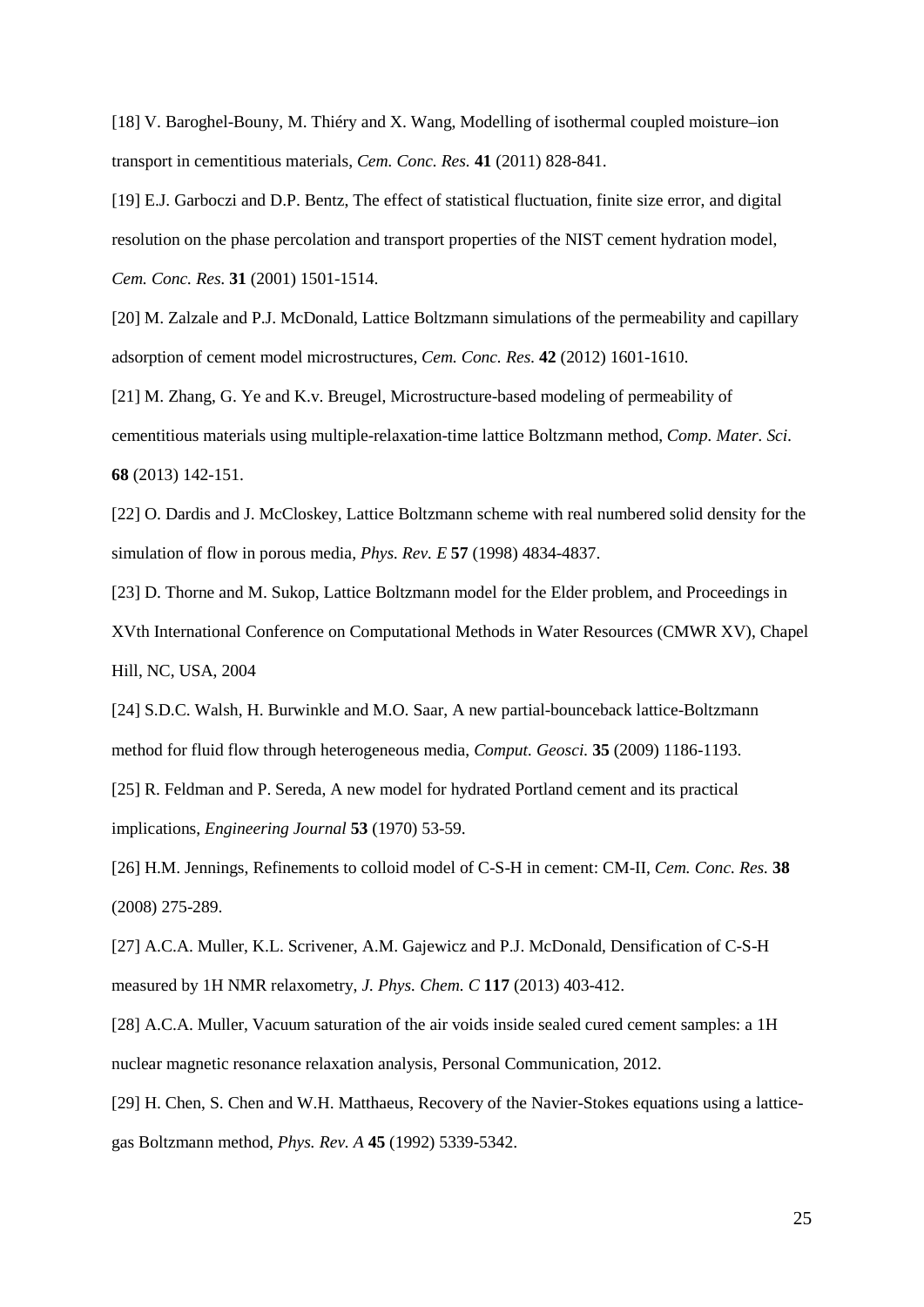<span id="page-25-1"></span><span id="page-25-0"></span>[30] X. He, Q. Zou, L.-S. Luo and M. Dembo, Analytic solutions of simple flows and analysis of nonslip boundary conditions for the lattice Boltzmann BGK model, *J. Stat. Phys.* **87** (1997) 115-136. [31] M.A.A. Spaid and J.F.R. Phelan, Lattice Boltzmann methods for modeling microscale flow in fibrous porous media, *Phys. Fluids* **9** (1997) 2468-2474.

<span id="page-25-2"></span>[32] D.M. Freed, Lattice-Boltzmann Method for Macroscopic Porous Media Modeling, *Int. J. Mod. Phys. C* **09** (1998) 1491-1503.

<span id="page-25-3"></span>[33] N.S. Martys, Improved approximation of the Brinkman equation using a lattice Boltzmann method, *Phys. Fluids* **13** (2001) 1807-1810.

<span id="page-25-4"></span>[34] N.S. Martys and J.G. Hagedorn, Multiscale modeling of fluid transport in heterogeneous materials using discrete Boltzmann methods, *Mater. Struct.* **35** (2002) 650-658.

<span id="page-25-5"></span>[35] O. Dardis and J. McCloskey, Permeability porosity relationships from numerical simulations of fluid flow, *Geophys. Res. Lett.* **25** (1998) 1471-1474.

<span id="page-25-6"></span>[36] K. Balasubramanian, F. Hayot and W.F. Saam, Darcy's law from lattice-gas hydrodynamics, *Phys. Rev. A* **36** (1987) 2248-2253.

<span id="page-25-7"></span>[37] Y. Gao and M.M. Sharma, A LGA model for fluid flow in heterogeneous porous media, *Transport Porous Med.* **17** (1994) 1-17.

<span id="page-25-8"></span>[38] M. Sukop and D. Thorne, *Lattice Boltzmann Modeling: An Introduction for Geoscientists and Engineers*, Springer, 2006.

<span id="page-25-9"></span>[39] Q. Zou and X. He, On pressure and velocity boundary conditions for the lattice Boltzmann BGK model, *Phys. Fluids* **9** (1997) 1591-1598.

<span id="page-25-10"></span>[40] A. Narváez and J. Harting, Evaluation of pressure boundary conditions for permeability calculations using the lattice-Boltzmann method, *Adv. Appl. Math. Mech.* **2** (2010) 685-700.

<span id="page-25-11"></span>[41] A. Narváez, T. Zauner, F. Raischel, R. Hilfer and J. Harting, Quantitative analysis of numerical estimates for the permeability of porous media from lattice-Boltzmann simulations, *J. Stat. Mech-Theory E.* **11** (2010) P11026.

<span id="page-25-12"></span>[42] R.E. Larson and J.J.L. Higdon, A periodic grain consolidation model of porous media, *Phys. Fluids A* **1** (1989) 38-46.